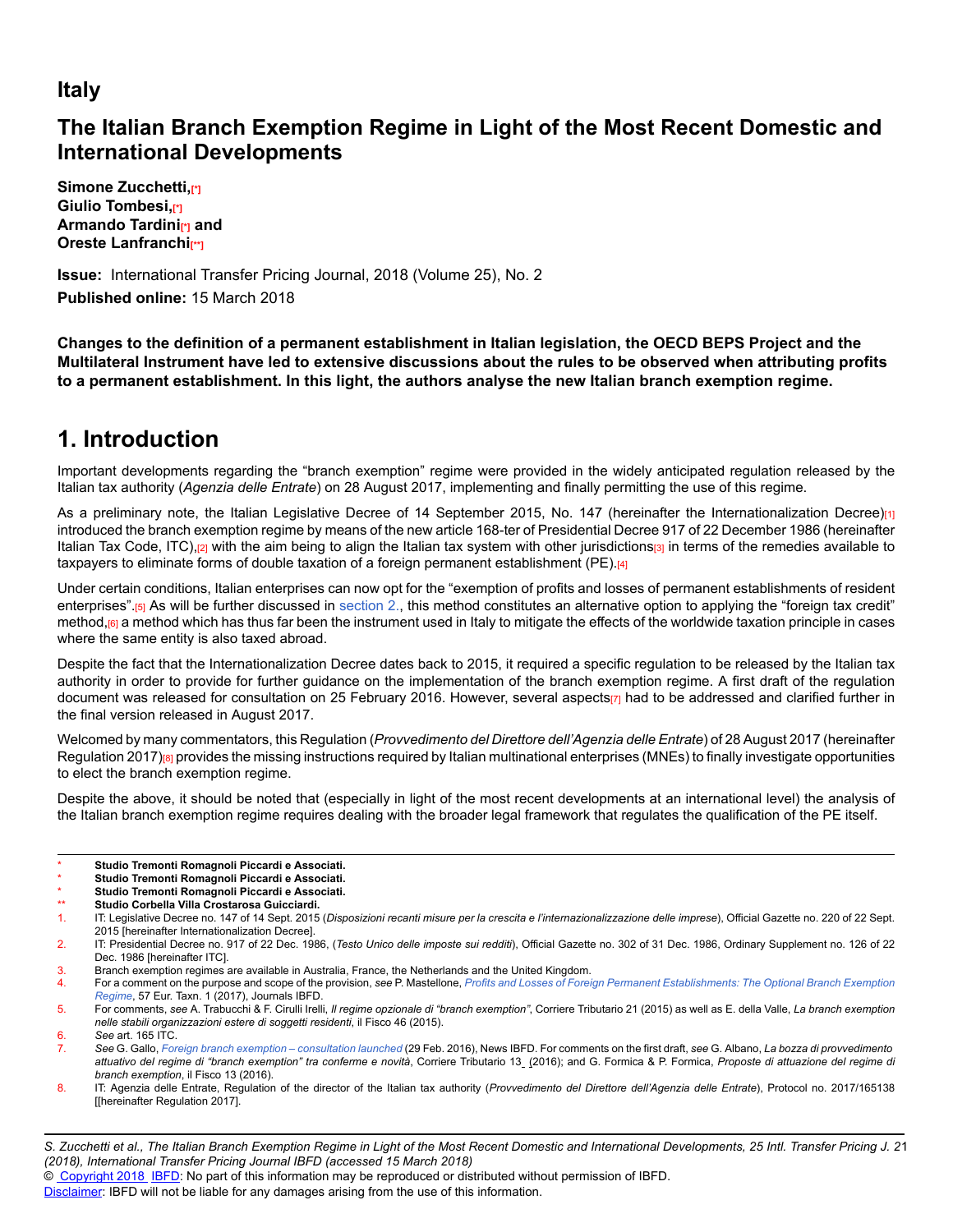Since Action 1<sub>[9]</sub> (Addressing the Tax Challenges of the Digital Economy) and Action 7<sub>[10]</sub> (Preventing the Artificial Avoidance of Permanent Establishment Status) of the OECD Base Erosion and Profit Shifting (BEPS) Project were drafted, the qualification of "permanent establishment" has become a subject under the spotlight of international tax forums. This is particularly so in the context of businesses in the digital economy, whose more modern business models have revealed inadequacies in the traditional definition of a PE; the relevant applicable rules are no longer fully in line with the new attitudes of MNEs.

Even if the signing of th[e Multilateral Convention to Implement Tax Treaty Related Measures to Prevent Base Erosion and Profit Shifting](http://online.ibfd.org/kbase/#topic=doc&url=/linkresolver/static/tt_o2_02_eng_2016_tt__td1&&WT.z_nav=crosslinks) (hereinafter MLI) in June 2017[11] brought significant changes to the definition of a PE, fully dematerialized business models are not tackled by the new provisions, the consequence being that some countries – among which, Italy – have adopted innovative measures.[12] In fact, according to a rigorous and stringent view, one may consider that [article 5 of the OECD Model Tax Convention on Income and on Capital](http://online.ibfd.org/kbase/#topic=doc&url=/linkresolver/static/tt_o2_02_eng_2017_mo__td1_a5&&WT.z_nav=crosslinks) (hereinafter OECD Model (2017)),[13] as resulting from the amendments introduced by the MLI, still relies on obsolete pillars (i.e. the physical presence criterion) and cannot cover the dematerialized approach that characterizes the main digital economy players.

Relying on a potentially questionable approach, in December 2017, the Italian parliament approved some amendments to the local legislation for PEs in the 2018 Finance Bill<sub>[14]</sub>, with the somewhat ambitious purpose of starting to (unilaterally) tackle the most burdensome practices. As will be further discussed in [section 3.](http://online.ibfd.org/kbase/#topic=doc&url=/linkresolver/static/itpj_2018_02_it_1_s_3&&WT.z_nav=crosslinks), such amendments are, inter alia, aimed at transposing the provisions introduced under the MLI into Italian jurisdiction, as well as introducing an Italian definition of a "digital PE".[15]

Clearly, the changes made to the definition of a PE have led to extensive discussions concerning the rules to be observed, from a different perspective, when attributing profits to PEs.

Set within this fragmented landscape, this article will analyse the new Italian branch exemption regime, considering that, on the one hand, it is rooted in the definition of a PE which, in the context of the new dynamics and developments of modern businesses, seems neither clear nor suitable, and on the other hand, takes into account that it is an optional regime intended as an alternative to the "foreign tax credit" method.

# **2. The Non-Applicability of the Worldwide Taxation Principle**

According to article 81 of the ITC, the overall business income of an Italian company<sub>[16]</sub> is relevant for Italian corporate tax purposes whether or not from a foreign source. In other words, Italian resident entities are subject to the "worldwide taxation principle",[17] under which, inter alia, income deriving from the foreign PEs of an enterprise is subject to Italian corporate tax.

In essence, the ITC provides for the "principle of levying taxes on income wherever such income is produced" (*see* articles 1, 2 and 3 of the ITC). As a direct consequence, Italian residents<sup>[18]</sup> are liable to tax (also) for income produced abroad. It is therefore self-evident how "juridical double taxation"<sup>[19]</sup> may indeed occur.

Article 23 of the OECD Model (2017) provides two different methods to mitigate forms of double taxation, namely:

- the "exemption method",[20] according to which, where a resident of a country derives income subject to taxation in another country, the former country shall, under certain conditions, exempt such income;[21] and
- 9. OECD/G20, *[Addressing the Tax Challenges of the Digital Economy Action 1: Final Report](http://online.ibfd.org/kbase/#topic=doc&url=/linkresolver/static/oecd_beps_action_1_final_report_2015&&WT.z_nav=crosslinks)* (OECD 2015), International Organizations' Documentation IBFD [hereinafter Action 1 Final Report].
- 10. OECD/G20, *[Preventing the Artificial Avoidance of Permanent Establishment Status Action 7: Final Report](http://online.ibfd.org/kbase/#topic=doc&url=/linkresolver/static/oecd_beps_action_7_final_report_2015?WT.z_nav=crosslinks&&WT.z_nav=crosslinks)* (OECD 2015), International Organizations' Documentation IBFD [hereinafter Action 7 Final Report].
- 11. [Multilateral Convention to Implement Tax Treaty Related Measures to Prevent Base Erosion and Profit Shifting](http://online.ibfd.org/kbase/#topic=doc&url=/linkresolver/static/tt_o2_02_eng_2016_tt__td1&&WT.z_nav=crosslinks) (7 June 2017), Treaties IBFD [hereinafter MLI (2017)]. For a wider comment on the MLI, *see* D. Kleist, *A Multilateral Instrument for Implementing Changes to Double Tax Treaties: Problems and Prospects*, 44 Intertax 11 (2016); and G.S.A. Hidalgo, *Reflections on Multilateral Tax Solutions in a Post-BEPS Context*, 45 Intertax 11 (2017).
- 12. *See* S. Zucchetti, A. Tardini & O. Lanfranchi, *[The Italian "Web Tax": The New Administrative Procedure for Multinational Enterprises to Disclose Hidden Permanent](http://online.ibfd.org/kbase/#topic=doc&url=/linkresolver/static/itpj_2017_05_it_1&&WT.z_nav=crosslinks) [Establishments in Italy](http://online.ibfd.org/kbase/#topic=doc&url=/linkresolver/static/itpj_2017_05_it_1&&WT.z_nav=crosslinks)*, 24 Intl. Transfer Pricing J. 5 (2017), Journals IBFD.
- 13. *OECD Model Tax Convention on Income and on Capital* (21 Nov. 2017), Models IBFD [hereinafter OECD Model (2017)].
- 14. IT: Law of 27 Dec. 2017, State budget for the 2018 Financial Year and Multi-Year Budget for the Three-Year Period of 2018-2020 (*Bilancio di previsione dello Stato per l'anno finanziario 2018 e bilancio pluriennale per il triennio 2018-2020*), Official Gazette no. 302 of 29 Dec. 2017, Ordinary Supplement no. 62 [hereinafter 2018 Finance Bill].
- 15. It should be noted that, clearly, where a double tax treaty (DTT) is applicable to a specific case, the definition of a permanent establishment (PE) contained therein shall prevail over the Italian definition.
- 16. Specific reference is made to art. 73(1)(a) and (b) ITC, which defines resident subjects as being liable to tax in Italy, irrespective of their income source. The range of subjects mentioned in the definition is very broad, and includes any company and entity of any kind, with or without legal personality, exercising commercial activities. 17. For broad comments on the worldwide taxation principle, *see* K. Vogel, *Worldwide vs. source taxation of income - A review and re-evaluation of arguments*, 16 Intertax
- 8/9, pp. 216-229 (1988); and R.J. Vann, *[Taxing International Business Income: Hard-Boiled Wonderland and the End of the World](http://online.ibfd.org/kbase/#topic=doc&url=/linkresolver/static/wtj_2010_03_int_2&&WT.z_nav=crosslinks)*, 2 World Tax J. 3 (2010), Journals IBFD. 18. The fiscal residence criteria for companies and enterprises are set forth under art. 73(3) ITC. Under this provision, the elements for establishing the residence of a
- company or entity in Italian territory are the presence of (i) the head office; or (ii) the administrative office; or (iii) the object of the business activity, which must be alternatively present in the territory for the majority of the year (i.e. for more than 183 days). It is well known that, under the OECD Models, where a company is deemed resident in two countries under the provision of [art. 4\(3\) \(of the former version\) OECD Model](http://online.ibfd.org/kbase/#topic=doc&url=/linkresolver/static/tt_o2_02_eng_2014_mo__td1_a4&&WT.z_nav=crosslinks) (2014), then "it shall be deemed to be a resident only of the State in which its place of effective management is situated". With the introduction of the MLI (2017), this paragraph was amended such that "the competent authorities of the Contracting States shall endeavour to determine by mutual agreement the Contracting State of which such person shall be deemed to be a resident for the purposes of the Convention, having regard to its place of effective management, the place where it is incorporated or otherwise constituted and any other relevant factors."
- 19. For a brief comment on the difference between "economic double taxation" and "juridical double taxation", *see* C. Garbarino, *Judicial Interpretation of Tax Treaties: The Use of the OECD Commentary*, p. 460 (Edward Elgar Publishing 2016).
- 20. *See* [art. 23A OECD Model](http://online.ibfd.org/kbase/#topic=doc&url=/linkresolver/static/tt_o2_02_eng_2017_mo__td1_a23a&&WT.z_nav=crosslinks) (2017).

© [Copyright 2018](http://www.ibfd.org/Copyright-IBFD) [IBFD:](http://www.ibfd.org) No part of this information may be reproduced or distributed without permission of IBFD.

*S. Zucchetti et al., The Italian Branch Exemption Regime in Light of the Most Recent Domestic and International Developments, 25 Intl. Transfer Pricing J. 2* 2 *(2018), International Transfer Pricing Journal IBFD (accessed 15 March 2018)*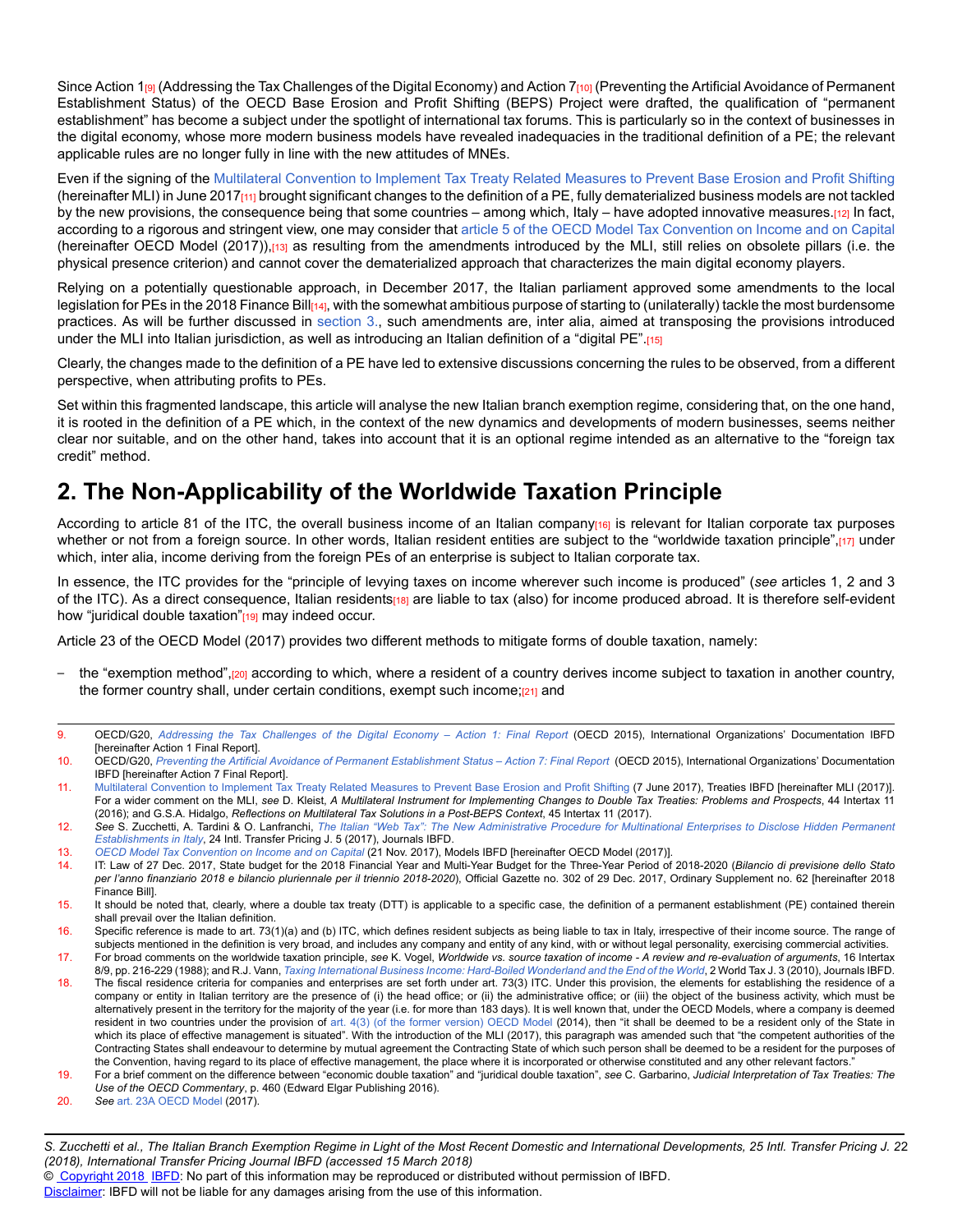the "credit method",<sub>[22]</sub> according to which, where a resident of a country derives income subject to taxation in another country, the former country shall allow a deduction from the income taxes of that subject in an amount equal to the income tax paid in the other country.[23]

Given this international framework, the Italian tax legislation has (so far) only provided for the foreign tax credit method under article 165 of the ITC. In particular, paragraph 1 states: "If income earned abroad is included in the computation of aggregate income, taxes definitively paid abroad upon such income shall be allowed as credits against net tax in an amount equal to that part of the Italian tax which is proportional to the ratio between foreign source income and aggregate income, net of tax losses carried forward."[24]

In other words, under the ordinary rules, when determining the taxable income, the Italian enterprise (also) includes that of its PE(s) and, according to the relevant conditions, receives a tax credit to (fully or partially) recover the amount of taxes paid abroad.

The definition of "income earned abroad" is provided under article 165(2) of the ITC, according to which, income is deemed to be earned abroad when the same income would be subject in Italy for a non-resident in accordance with article 23 of the ITC. In other words, article 165(2) requires an *a contrario* interpretation of article 23 of the ITC, which provides for, inter alia, the definition of Italian-source business income subject to taxation in Italy for a non-resident. $[25]$ 

Therefore, before the introduction of the branch exemption regime, Italian-resident companies with foreign PEs could benefit only from the deduction of taxes paid abroad.

In practice, the regime at hand constitutes a mere alternative to the "ordinary" foreign tax credit method, representing a shift from "capital export neutrality" to "capital import neutrality".<sub>[26]</sub> Indeed, the branch exemption enables resident enterprises having PEs in a country with a lower tax burden to effectively benefit from the foreign state's lower tax rate (as if they were subsidiaries).

In essence, the new article 168-ter of the ITC implemented under Regulation 2017 finally rebalances the position of Italian companies that could previously only benefit from article 165 of the ITC (i.e. from the foreign tax credit)[27] as the sole remedy available to avoid double taxation, and in doing so, this new article aligns the Italian tax system with the most advanced jurisdictions.

# **3. The Status of "Foreign Branch": Current Framework and Future Developments**

To properly evaluate the adoption of the branch exemption regime, first of all, it is necessary to analyse the legal framework of PEs. In this respect, paragraph 2.4 of the Regulation 2017 outlines that electing the regime is effective if a PE exists in the foreign country according to:

- the provisions of the relevant double tax treaty (DTT) in force between Italy and the foreign country; or
- where no DTT is in force, the criteria set forth under the Italian definition of a PE contained in article 162 of the ITC.

Additionally, it is stated that the regime does not apply "when the foreign Country does not recognize the existence of a branch under its domestic legislation".[28]

According to a literal interpretation of this sentence, one may consider that the existence of a PE under the legislation of the foreign country should represent sufficient conditions for the election of the branch exemption regime, therefore neglecting the role of the tax treaty and domestic provisions. However, it should be noted that such a view would be inconsistent with clarifications already provided by the Italian tax authority.<sup>[29]</sup>

21. This method permits the realization of the so-called "capital import neutrality", according to which all investments in a given country pay the same marginal rate of tax, regardless of the residence of the investor. For a comment, *see* D.A. Weisbach, *The Use of Neutralities in International Tax Policy*, Coase-Sandor Institute for Law & Economics Working Paper No. 697 (2014).

© [Copyright 2018](http://www.ibfd.org/Copyright-IBFD) [IBFD:](http://www.ibfd.org) No part of this information may be reproduced or distributed without permission of IBFD.

<sup>22.</sup> *See* [art. 23B OECD Model](http://online.ibfd.org/kbase/#topic=doc&url=/linkresolver/static/tt_o2_02_eng_2017_mo__td1_a23b&&WT.z_nav=crosslinks) (2017).

<sup>23.</sup> This method permits the so-called "capital export neutrality", according to which, residents of any given country face the same tax burden, notwithstanding the country in which they invest. For a comment, *see* Weisbach, *supra* [n. 21](http://online.ibfd.org/kbase/#topic=doc&url=/linkresolver/static/itpj_2018_02_it_1_fn_21&&WT.z_nav=crosslinks).

<sup>24.</sup> Art. 165 ITC. The current version of art. 165 ITC was introduced in the context of the broader reform of Italian income tax provided for by IT: Legislative Decree 344 of 12 Dec. 2003 (*Riforma Tremonti*). For a comment on the introduction of the current tax credit regime in the Italian tax system, *see* F. Aramini & G. Bochicchio, *[New](http://online.ibfd.org/kbase/#topic=doc&url=/linkresolver/static/dfi050406&&WT.z_nav=crosslinks) [foreign tax credit regime](http://online.ibfd.org/kbase/#topic=doc&url=/linkresolver/static/dfi050406&&WT.z_nav=crosslinks)*, 6 Derivs. & Fin. Instrums. 5 (2004), Journals IBFD. *See also* G. Andreani & A. Tubelli, *Requisiti del credito d'imposta per i redditi prodotti all'estero secondo l'Agenzia delle Entrate*, il Fisco 14 (2015) for a comment on the relatively recent instructions on the foreign tax credit released by the Italian tax authority with Circular Letter 9/E of 5 March 2015.

 $25.$  Under art. 23(1)(e) ITC, the definition of income taxable in Italy includes "profits deriving from business activities carried out in the territory of the State through permanent establishments". The other categories of income produced in the territory of the state by a non-resident and subject to income tax in Italy are (i) income from immovable property; (ii) capital gains paid by the state or by residents; (iii) income from employment in the territory of the state; (iv) income from self-employment produced by activities carried out in the territory of the state; (v) other income from activities carried out in the territory of the state and from assets located in the territory of the state; and, under certain conditions, (vi) capital gains from transfers of stocks held in resident companies.

<sup>26.</sup> *See* arts. [23A](http://online.ibfd.org/kbase/#topic=doc&url=/linkresolver/static/tt_o2_02_eng_2017_mo__td1_a23a&&WT.z_nav=crosslinks) and [23B](http://online.ibfd.org/kbase/#topic=doc&url=/linkresolver/static/tt_o2_02_eng_2017_mo__td1_a23b&&WT.z_nav=crosslinks) OECD Model (2017).

<sup>27.</sup> For a comment on the opportunities brought by the reform under discussion, *see* I. Vacca, *Internazionlizzazione, branch exemption: quale futuro?*, IPSOA Quotidiano (2015).

<sup>28.</sup> *See* para. 2.4 Regulation 2017.

<sup>29.</sup> *See* Assoholding, *Il regime di branch exemption*, Circular letter 16 (2017); and A. Saini, *La "branch exemption" mette sotto la lente la stabile organizzazione*, Il Sole 24 Ore (16 Oct. 2017. According to the latter commentator, this approach would not be consistent with the interpretation provided by the Italian tax authority with regard to the foreign tax credit regime. In particular, under IT: Circular Letter no. 9/E of 15 Mar. 2015; IT: Resolution no. 277/E of 3 July 2008; and IT: Resolution no. 104 of 3 July 2001. the taxpayer cannot benefit from the foreign tax credit where a PE is deemed to exist only according to the foreign legislation, but not according to the provisions

*S. Zucchetti et al., The Italian Branch Exemption Regime in Light of the Most Recent Domestic and International Developments, 25 Intl. Transfer Pricing J. 2* 3 *(2018), International Transfer Pricing Journal IBFD (accessed 15 March 2018)*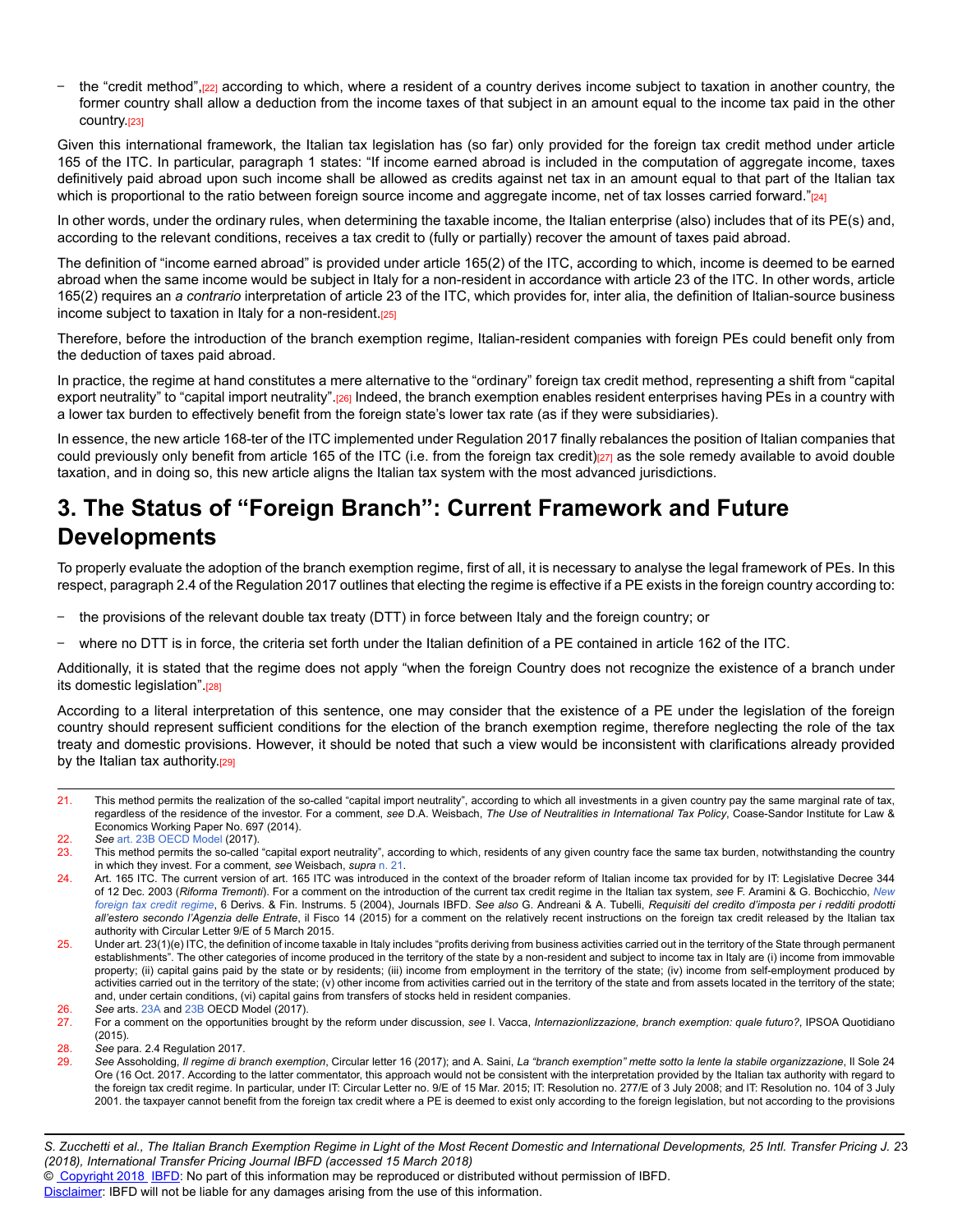Furthermore, under paragraph 2.5 of the Regulation 2017, it is clarified that if the foreign country's legislation assesses the existence of a (hidden) PE, the Italian company can elect the branch exemption regime only if the branch is recognized under the applicable DTT or under the local provision set forth by article 162 of the ITC. Therefore, the fact that, in this case, the foreign PE shall (also) be "recognized" by either the Italian ITC or the applicable DTT should lead to the conclusion that, in general, the existence of a PE under the foreign country's legislation should be a necessary, but is not in itself a sufficient condition[30] for the purposes of the regime at hand.[31]

Given the priority to be assigned to the existence of the foreign PE (in accordance with either the Italian tax law or the DTT provision) for the election of the regime under discussion, the taxpayer has the possibility to file an ad hoc ruling with the Italian tax authority in order to obtain (in advance) the certainty that the foreign PE in question may be considered eligible for the branch exemption regime.[32]

Furthermore, one should also note that, as already outlined in [section 1.](http://online.ibfd.org/kbase/#topic=doc&url=/linkresolver/static/itpj_2018_02_it_1_s_1&&WT.z_nav=crosslinks), the legal framework of PEs (rectius, [article 5 of the OECD Model](http://online.ibfd.org/kbase/#topic=doc&url=/linkresolver/static/tt_o2_02_eng_2017_mo__td1_a5&&WT.z_nav=crosslinks) (2017)) *ex se* is, to a certain extent, inadequate in its ability to capture the peculiarities of most modern business schemes.

The signing of the MLI in June 2017 is surely a milestone in the work done by the OECD, especially the work carried out under Action 1 and Action 7 of the BEPS Project. The new version of article 5 of the OECD Model (2017)[33] therefore requires more attention, also for the purposes of the analysis in this article.

Firstly, the new version of article 5(4) of the OECD Model (2017) provides that the business activities included in the "negative list"[34] are not deemed to constitute a PE only if such activities are of preparatory or auxiliary character. The new [Commentary on Article 5 of](http://online.ibfd.org/kbase/#topic=doc&url=/linkresolver/static/tt_o2_02_eng_2017_mo__td2_a5&&WT.z_nav=crosslinks) [the OECD Model](http://online.ibfd.org/kbase/#topic=doc&url=/linkresolver/static/tt_o2_02_eng_2017_mo__td2_a5&&WT.z_nav=crosslinks)<sub>[35]</sub> (2017) clearly defines the scope of this modification and emphasizes that "the preparatory or auxiliary character of activities carried on at a fixed place of business must be viewed in the light of other activities that constitute complementary functions that are part of a cohesive business and which the same enterprise or closely related enterprises carry on in the same State".[36]

Secondly, the new version of article 5(5) extends the agency PE provision to a subject who "habitually plays the principal role leading to the conclusion of contracts that are routinely concluded without material modification by the enterprise".[37] Consequently, the amended version of the Commentary on Article 5 clarifies that actions taken on behalf of an MNE are sufficient to prove the presence of a PE, as long as they result in the conclusion of contracts and go beyond mere promotion or advertising.[38] In other words, the focus has moved to the substantial role of activities that are carried out with the aim of concluding contracts, even if, under contract law, such contracts are deemed as having been concluded outside of the state of the local subsidiary.

The new version of article 5(5) as well as the commentary should counteract potential issues described under the BEPS Action 1 Final Report, such as the case "where the sales force of a local subsidiary of an online seller of tangible products or an online provider of advertising services habitually plays the principal role in the conclusion of the contracts with prospective large clients for those products or services, and these contracts are routinely concluded without material modification by the parent company",[39] which, in principle, should now result in a PE for the parent company.

Thirdly, a further solution to challenge modern economy schemes is the introduction of the "anti-fragmentation rule" to ensure that it is not possible to benefit from exceptions under article 5(4) of the OECD Model (2017) through the fragmentation of business activities among closely related entities belonging to the same MNE.

Finally, a specific anti-avoidance provision has been added to the Commentary on Article 5 in order to challenge artificial situations created purposefully by MNEs in order to bypass the specific 12-month period (under article 5(3) of the OECD Model (2017)) allowed to create PEs for building sites and construction or installation projects (the so-called "splitting-up of contract" provision).

Notwithstanding these fundamental steps, article 5 of the OECD Model (2017) (on the fixed PE) still relies on three main conditions, namely (i) the existence of a place of business; (ii) the said place of business is fixed; and (iii) the enterprise carries out its business

© [Copyright 2018](http://www.ibfd.org/Copyright-IBFD) [IBFD:](http://www.ibfd.org) No part of this information may be reproduced or distributed without permission of IBFD.

of the applicable DTT or art. 162 ITC (in the absence of a DTT). In the authors' opinion, the clarifications provided with regard to art. 165 ITC are applicable to art. 168 ter ITC in light of the indirect reference contained under art. 167(4) ITC (which makes explicit reference to the foreign tax credit provision).

<sup>30.</sup> The same conclusion is shared by other commentators. *See* M. Piazza & Trainotti, *Branch exemption: definite le regole per l'applicazione del regime*, Il Sole 24 Ore, Norme & Tributi Mese, 10 (2017).

<sup>31.</sup> Finally, it is worth noting that no reference is made to art. 169 ITC. Under this article, in fact, "the provisions [of the ITC] apply, when more favorable to the tax payer, even if in derogation of the international double tax treaties". If this view is confirmed, the lack of reference to art. 169 could lead to the conclusion that, in the presence of a foreign PE both under the foreign legislation (necessary condition) and under the DTT, but not according to art. 162 ITC, it should not be possible to avoid the application of the branch exemption regime by the foreign PE (when the exclusion from the regime of foreign "loss making" PEs would be more favourable).

<sup>32.</sup> *See* para. 11 Regulation 2017. The ruling (*interpello qualificatorio*) is to be filed in accordance with IT: Law of 27 July 2000, Italian Taxpayer Bill of Rights (*Disposizioni in materia di statuto dei diritti del contribuent*) art. 11(1)(a), Official Gazette no. 177 of 31 July 2000 [hereinafter Taxpayer Bill of Rights].

<sup>33.</sup> However, the amendments to the existing DTT shall enter into force only after the ratification method provided for under art. 34 MLI (2017) is completed, and (mostly) only depending on the exercise of the right not to apply the amendments included in the convention of the signatory countries.

<sup>34.</sup> *See* [art. 5\(4\) OECD Model](http://online.ibfd.org/kbase/#topic=doc&url=/linkresolver/static/tt_o2_02_eng_2017_mo__td1_a5&&WT.z_nav=crosslinks) (2017), which lists a number of business activities which, if carried out through a fixed place of business, are not sufficient for this fixed place of business to constitute a PE (the so-called "negative list").

<sup>35.</sup> *[OECD Model Tax Convention on Income and on Capital: Commentary on Article 5](http://online.ibfd.org/kbase/#topic=doc&url=/linkresolver/static/tt_o2_02_eng_2017_mo__td2_a5&&WT.z_nav=crosslinks)* (2017), Models IBFD.

<sup>36.</sup> *See* para. 58 *[OECD Model: Commentary on Article 5](http://online.ibfd.org/kbase/#topic=doc&url=/linkresolver/static/tt_o2_02_eng_2017_mo__td2_a5&&WT.z_nav=crosslinks)* (2017).

<sup>37.</sup> [Art. 5\(](http://online.ibfd.org/kbase/#topic=doc&url=/linkresolver/static/tt_o2_02_eng_2017_mo__td1_a5&&WT.z_nav=crosslinks)5) OECD Model (2017).<br>38. See para. 83 OECD Model: 0

See para. 83 [OECD Model: Commentary on Article 5](http://online.ibfd.org/kbase/#topic=doc&url=/linkresolver/static/tt_o2_02_eng_2017_mo__td2_a5&&WT.z_nav=crosslinks) (2017): "It would not have been in the interest of international economic relations to provide that any person undertaking activities on behalf of the enterprise would lead to a permanent establishment for the enterprise. Such treatment is to be limited to persons who in view of the nature of their activity involve the enterprise to a particular extent in business activities in the State concerned. Therefore, paragraph 5 proceeds on the basis that only persons habitually concluding contracts that are in the name of the enterprise or that are to be performed by the enterprise, or habitually playing the principal role leading to the conclusion of such contracts which are routinely concluded without material modification by the enterprise, can lead to a permanent establishment for the enterprise."

<sup>39.</sup> OECD, Action 1 Final Report, *supra* [n. 9](http://online.ibfd.org/kbase/#topic=doc&url=/linkresolver/static/itpj_2018_02_it_1_fn_9&&WT.z_nav=crosslinks), at 12.

*S. Zucchetti et al., The Italian Branch Exemption Regime in Light of the Most Recent Domestic and International Developments, 25 Intl. Transfer Pricing J. 2* 4 *(2018), International Transfer Pricing Journal IBFD (accessed 15 March 2018)*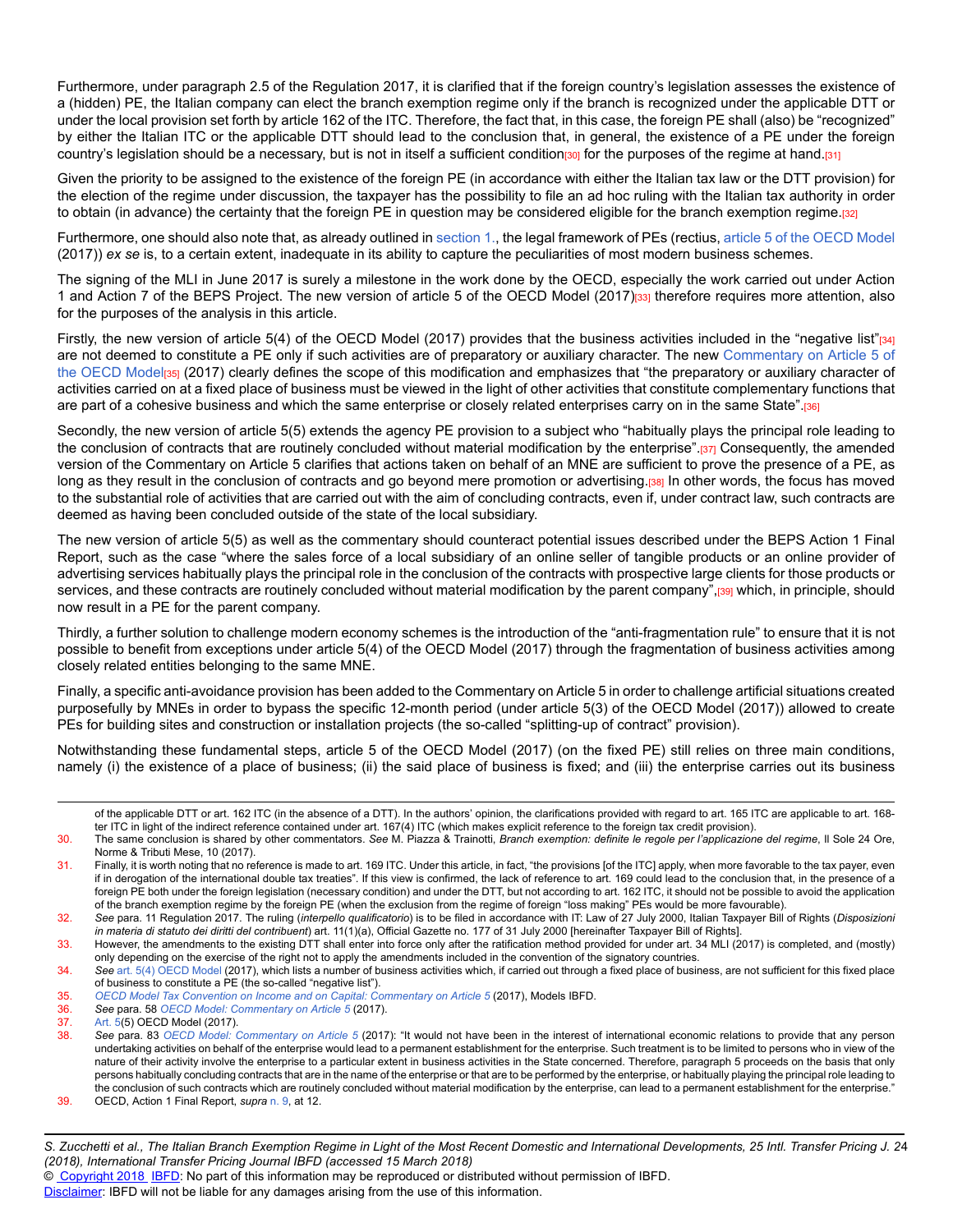through this fixed place, which evidently make the provision ineffective in respect of fully dematerialized activities carried out by digital economy players.<sup>[40]</sup> In this respect, the OECD published a request for input, claiming how "the lack of a global consensus on how to respond to the direct tax challenges associated with digitalization presents an ongoing and increasing challenge, where an increasing number of countries have begun taking steps towards the implementation of unilateral and uncoordinated domestic measures aimed at taxing digitalized activities and highly digitalized business models".[41]

As mentioned in [section 1.](http://online.ibfd.org/kbase/#topic=doc&url=/linkresolver/static/itpj_2018_02_it_1_s_1&&WT.z_nav=crosslinks), the Italian parliament introduced with the 2018 Finance Bill major amendments to the definition of a PE under article 162 of the ITC.<sup>[42]</sup> In more detail, the modifications included in the MLI (with the exception of the splitting-up-of-contracts provision) have been transposed into article 162 of the ITC which, as a result, now includes the anti-fragmentation rule,[43] a revised version of the commissionaire agreement provision $[44]$  and the updated "negative list". $[45]$ 

# **4. The All-In Condition: How and When to Opt for the Branch Exemption Regime**

The branch exemption regime is optional, involves all foreign PEs and is irrevocable.[46]

## **4.1. Optional**

The timing for adopting the regime – the branch exemption regime being optional, since the taxpayer is entitled to also use the foreign tax credit method under the ordinary rules – varies depending on the date of establishment of the PE. $\frac{47}{147}$ 

Therefore, if the PE was incorporated either on or prior to 7 October 2015 (i.e. the date that the Internationalization Decree entered into force) or by the end of fiscal year 2016, it is possible to opt for the regime up to and including the date on which the deadline falls for filing the tax return related to the second fiscal year following the year in progress on 7 October 2015, with the underlying effects of electing to use this regime starting from the fiscal year related to the tax return in which this election is made. $[48]$ 

On the contrary, if the taxpayer set up a new branch from 2017 onwards, the branch exemption regime may be elected until the deadline for filing the tax return concerning the fiscal year of establishment.

## **4.2. The all-in, all-out principle**

The branch exemption regime must be adopted with regard to all foreign PEs, with the sole exception of those subject to the Italian controlled foreign company (CFC) rules (*see* [section 5.1.](http://online.ibfd.org/kbase/#topic=doc&url=/linkresolver/static/itpj_2018_02_it_1_s_5_1&&WT.z_nav=crosslinks)).

46. Art. 168-ter(1) and (2) ITC.

*S. Zucchetti et al., The Italian Branch Exemption Regime in Light of the Most Recent Domestic and International Developments, 25 Intl. Transfer Pricing J. 2* 5 *(2018), International Transfer Pricing Journal IBFD (accessed 15 March 2018)* © [Copyright 2018](http://www.ibfd.org/Copyright-IBFD) [IBFD:](http://www.ibfd.org) No part of this information may be reproduced or distributed without permission of IBFD.

<sup>40.</sup> For a wider comment on the matter, *see* G.W. Kofler, G. Mayr & C. Schlager, *[Taxation of the Digital Economy: "Quick Fixes" or Long-Term Solution?](http://online.ibfd.org/kbase/#topic=doc&url=/linkresolver/static/et_2017_12_e2_1&&WT.z_nav=crosslinks)*, 57 Eur. Taxn. 12 (2017), Journals IBFD. In order to supersede such difficulties, new nexus rules could be introduced specifically for the digital economy, as underlined in the Action 1 Final Report. In fact, "this option would create a taxable presence in a country when a non-resident enterprise has a significant economic presence in a country on the basis of factors that evidence a purposeful and sustained interaction with the economy of the country via technology and other automated tools" (*see* OECD, *Action 1 Final Report*, *supra* [n. 9,](http://online.ibfd.org/kbase/#topic=doc&url=/linkresolver/static/itpj_2018_02_it_1_fn_9&&WT.z_nav=crosslinks) at para. 7.6.1.). A concrete proposal provided by commentators can be found in Y. Brauner & P. Pistone, *[Adapting Current International Taxation](http://online.ibfd.org/kbase/#topic=doc&url=/linkresolver/static/bit_2017_12_int_1&&WT.z_nav=crosslinks) [to New Business Models: Two Proposals for the European Union](http://online.ibfd.org/kbase/#topic=doc&url=/linkresolver/static/bit_2017_12_int_1&&WT.z_nav=crosslinks)*, 71 Bull. Intl. Taxn. 12 (2017), Journals IBFD; and J.A.G. Requena & S.M. Gonzàlez, *Adapting the Concept of Permanent Establishment to the Context of Digital Commerce: From Fixity to Significant Digital Economic Presence*, 45 Intertax 11 (2017).

<sup>41.</sup> *See OECD request for input on work regarding the tax challenges of the digitalised economy*, 22 Sept. 2017. Italy, in this sense, is at the forefront of implementing measures not completely in adherence with the guidelines provided for by the OECD. As it will be discussed further in this section, the Finance Bill 2018 amended the definition of a PE under art. 162 ITC in order to capture the existence of PEs even in cases where foreign multinational enterprises (MNEs) do not have a physical presence in Italian territory. The most significant discrepancy with dealings currently under discussion at an international level, though, is the introduction (under article 1(1011) of the 2018 Finance Bill) of the "tax on digital transactions" (*imposta sulle transazioni digitali*). In principle, the new tax consists of a 3% levy on the amount of each single transaction regarding the provision of services via electronic devices. Several further provisions are required in order to complete the rules for its application, but, as of the current text of the provision, the tax referred to as the "web tax" will enter into force on 1 Jan. 2019.

<sup>42.</sup> *See* para. 1010, art. 1 2018 Finance Bill.

<sup>43.</sup> See art. 162(5) ITC, according to which, the "negative list" "shall not apply to a fixed place of business that is used or maintained by an enterprise if the same enterprise or a closely related enterprise carries on business activities at the same place or at another place in the same Contracting State and that place or other place constitutes a permanent establishment for the enterprise or the closely related enterprise under the provisions of this article, or the overall activity resulting from the combination of the activities carried on by the two enterprises at the same place, or by the same enterprise or closely related enterprises at the two places, is not of a preparatory or auxiliary character, provided that the business activities carried on by the two enterprises at the same place, or by the same enterprise or closely related enterprises at the two places, constitute complementary functions that are part of a unitary complex of business operations".

<sup>44.</sup> Art. 162(6), (7) and (7-bis) ITC.<br>45 See art. 162(4) (providing for the

See art. 162(4) (providing for the "negative list") and (4-bis) ITC. According to the latter paragraph, the "negative list" provision does not apply when the business activity listed therein "is of a preparatory or auxiliary character". Moreover, the Italian tax lawmaker has made a further effort to tackle the digital economy phenomenon, extending the scope of application of the "positive list" by introducing a sort of digital nexus. More in detail, art. 162(1) ITC provides for a list of cases in which a PE is deemed to exist. The 2018 Finance Bill introduced art. 162(4)(f-bis) of the ITC. As a result, the Italian definition of a PE now includes "a significant and continuative economic presence in the territory of the State set in a way that no physical presence results in the same territory".

<sup>47.</sup> Para. 2 Regulation 2017.<br>48. See paras. 2.2 and 2.3. R See paras. 2.2 and 2.3. Regulation 2017. By way of example, where a PE was already in existence on 7 Oct. 2015 (or was incorporated for the first time in June 2016), the branch exemption regime can be elected either with the filing of the tax return for financial year 2016 (by 31 Oct. 2017) or financial year 2017 (by 31 Oct. 2018). In the former case, the relevant effects would have started, in principle, from 2016.

[Disclaimer:](http://www.ibfd.org/Disclaimer) IBFD will not be liable for any damages arising from the use of this information.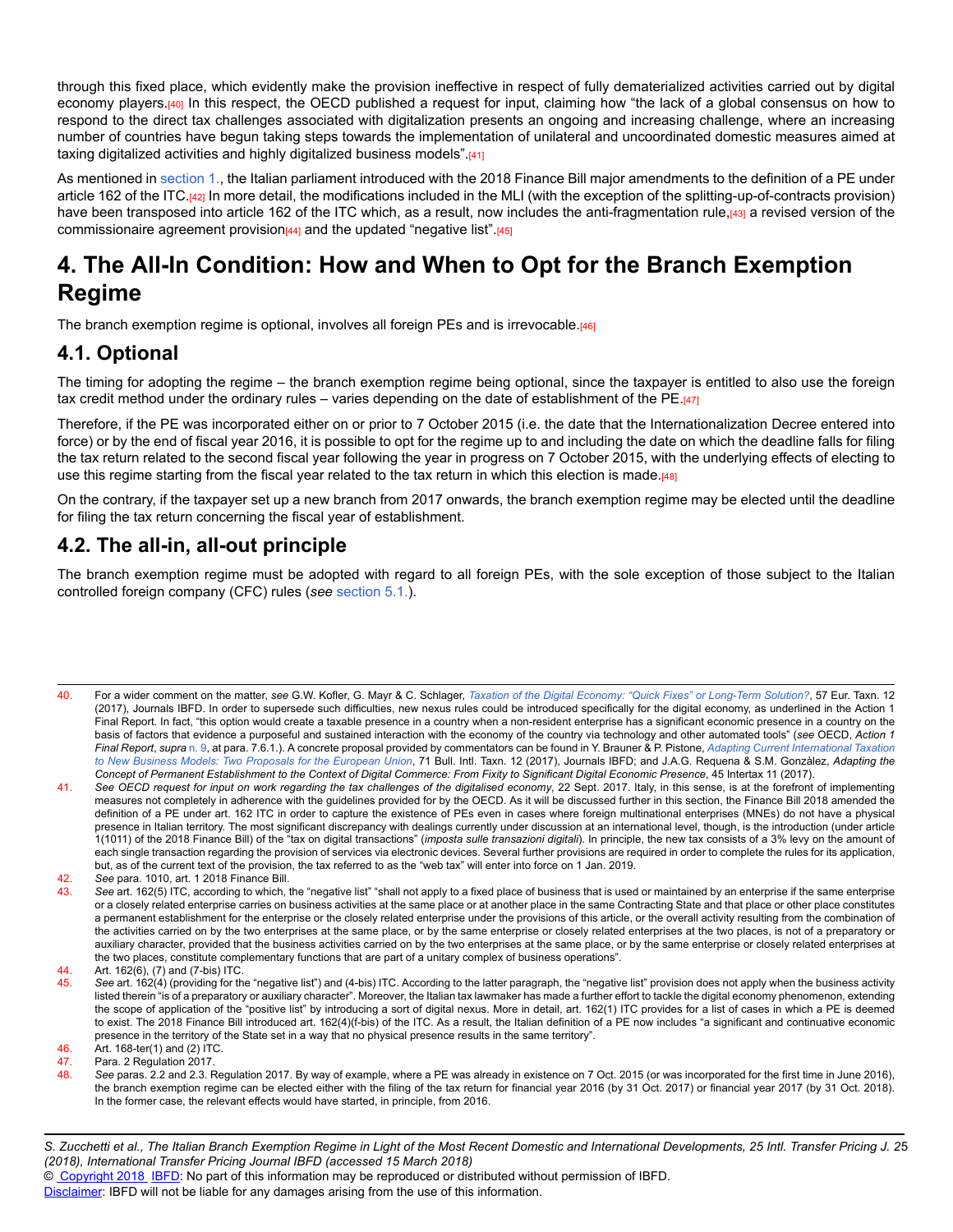The all-in, all-out condition works in a way that once a decision to opt in has been communicated to the Italian tax authority, it must apply to all (existing and future) PEs of the company.[49] In other words, it is not possible for a head office to nominate one PE that will be subject to the regime but use the foreign tax credit for the others.[50]

## **4.3. Irrevocability**

Concerning the irrevocability of the branch exemption regime,[51] the Regulation 2017 provided some relevant clarifications to be closely analysed.

In fact, while the reason behind this limitation is clear – i.e. to prevent the taxpayer from opportunistically deciding to access and exit the regime<sub>[52]</sub> – the initial idea of the functioning of such a mechanism was that once the taxpayer decided to opt (or not to opt) for the branch exemption regime, the same taxpayer would not have the possibility (at any time during the life of the company) to amend it.

The Regulation 2017, however, made this option less rigid, as follows:

- with reference to adopting the regime, as mentioned in [section 4.1.](http://online.ibfd.org/kbase/#topic=doc&url=/linkresolver/static/itpj_2018_02_it_1_s_4_1&&WT.z_nav=crosslinks), the taxpayer may decide to opt into the regime when a new PE is incorporated, regardless of whether the taxpayer has not opted into the regime in the past (at the time of establishing previous branches).[53] As a consequence, if a company decides not to opt into the regime at the time of incorporation of the (first) PE, it does not mean per se that this choice can never be amended; it is sufficient that a new PE be incorporated in order to reverse the initial decision and opt into the branch exemption regime (of course always bearing in mind that the "all-in, all-out approach" applies); and
- with reference to exiting the regime, this will cease to be effective at the moment of "dissolution" of the last existing "exempt PE".<sup>[54]</sup> From a practical perspective, the latter clarification means that, in the case of incorporation of a "new" PE after the "dissolution" of all of the previous ones, it will be possible to decide whether (or not) to opt for the branch exemption regime without being bound to the initial decision.<sup>[55]</sup>

However, in order to limit abusive conduct, a sort of "cooling-off" provision has also been introduced. In this respect, the incorporation of a new branch (that does not opt for the branch exemption regime) within the same country in which an "exempt branch" existed during one of the last three fiscal years will be scrutinized by the Italian tax authority under the Italian general anti-avoidance rule (GAAR) set forth in article 10-bis of Law 212 of 27 July 2000.[56]

Finally, it is relevant to mention that there could be situations where the regime ceases to have effect due to the transfer of the "exempt branch", since, as stated in the Regulation 2017, it will be at the discretion of the transferee to decide whether or not to continue applying the regime.[57]

# **5. The (Full) Taxation of Income Produced through Branches Located in Low-Tax Jurisdictions**

In order to avoid disparities between the treatment of foreign subsidiaries and foreign PEs, the application (by analogy) of two specific antiavoidance provisions has also been introduced for PEs subject to the branch exemption regime that are situated in low-tax jurisdictions.

<sup>49.</sup> *See* art. 168-ter(1) ITC and para. 2.5 Regulation 2017.

As a matter of fact, this possibility would have been much too favourable for the taxpayer, who would have chosen to apply the regime only to profitable PEs, allowing the tax losses deriving from loss-making PEs to be immediately "repatriated" and offset against the income of the overall enterprise according to the worldwide taxation principle. Notwithstanding this restriction, if the taxpayer is able to forecast the future trends of its foreign businesses, it could be possible to perform some further reasoning. By way of example, the taxpayer may decide to allocate profitable PEs and loss-making PEs to two different entities belonging to the same group, since the regime limits the "all-in, all-out" approach at a single entity level (and not at a group level). However, this kind of structuring, which falls within the more comprehensive study of the feasibility of adoption of the regime, should always be performed bearing in mind the Italian general and specific anti-avoidance provisions.

<sup>51.</sup> Art. 168-ter(2) ITC.

<sup>52.</sup> In this respect, it must be noted that this feature, along with the "all-in, all-out" one, is consistent with the underlying rationale of the provision under discussion, which intends to introduce the exemption at hand as a mere alternative to the foreign tax credit method.

<sup>53.</sup> Para. 2.7 Regulation 2017.<br>54. Paras. 3.1 and 3.2 Regulation

Paras. 3.1 and 3.2 Regulation 2017.

<sup>55.</sup> In other words, this clarification acknowledges the possibility to "go back" to the ordinary regime in relation to further branches (incorporated after the dissolution of (all) of the previous branches), even if the enterprise opted (in the past) for the branch exemption regime in relation to the previous branches that have ceased to exist. This clarification makes obsolete those concerns according to which the only way to amend the initial decision to adopt the regime was the liquidation/dissolution of the whole enterprise (*see* T. Gasparri, *Il nuovo regime di branch exemption per le stabili organizzazioni all'estero*, p. 2448, il Fisco 25 (2015); and C. Galassi, *"Branch exemption": un istituto ancora da conoscere*, Fiscalità & Commercio Internazionale, No. 10 (2015), as well as Trabucchi & Cirulli Irelli, *Il regime opzionale di "branch exemption"*, p. 14, Corriere Tributario 21 (2015).

<sup>56.</sup> In relation to this matter, the taxpayer is, however, entitled to file an anti-avoidance tax ruling, pursuant to art. 11(1)(c) of the Italian Taxpayer Bill of Rights with the Italian tax authority.

<sup>57.</sup> Para. 10.1 Regulation 2017. In the case of a neutral transaction from an Italian tax standpoint (such as a merger, demerger or the contribution of a going concern), if the transferee decides to opt for the branch exemption regime (or to continue with it if it has already opted for it), the assets transferred will keep their original tax value. In the case of a non-tax neutral transaction (such as the disposal of the branch) occurring between entities (i) belonging to the same group; and (ii) not having the same regime (i.e. a transfer from branch-exempt to non-branch-exempt entities and vice versa), the tax value of the assets will have to be determined in accordance with arm's length conditions.

*S. Zucchetti et al., The Italian Branch Exemption Regime in Light of the Most Recent Domestic and International Developments, 25 Intl. Transfer Pricing J. 2* 6 *(2018), International Transfer Pricing Journal IBFD (accessed 15 March 2018)* © [Copyright 2018](http://www.ibfd.org/Copyright-IBFD) [IBFD:](http://www.ibfd.org) No part of this information may be reproduced or distributed without permission of IBFD. [Disclaimer:](http://www.ibfd.org/Disclaimer) IBFD will not be liable for any damages arising from the use of this information.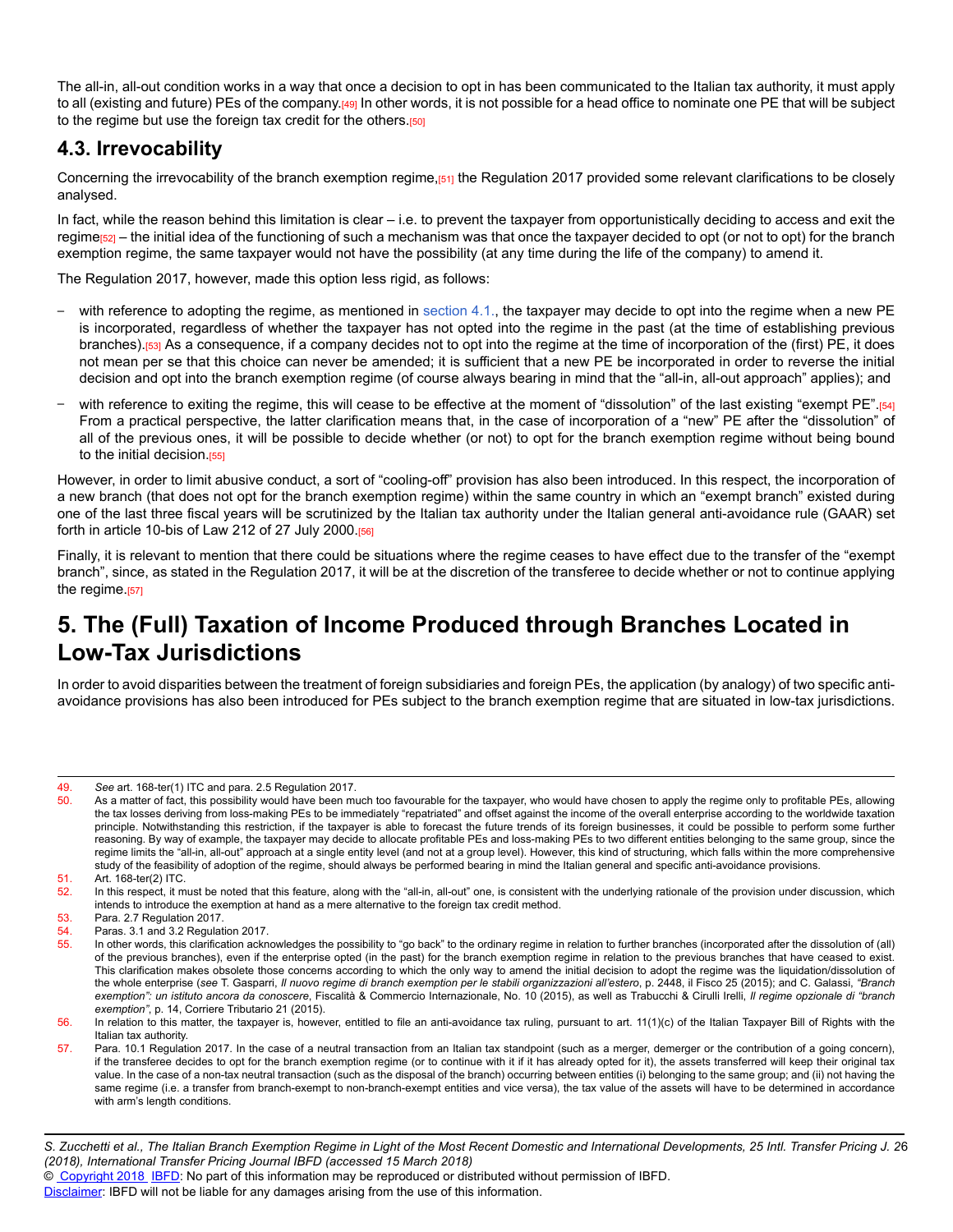In particular, reference is made to (i) the taxation (by way of transparency) of the income of CFCs;[58] and (ii) the (full) taxation of dividends deriving from low-tax jurisdictions.<sup>[59]</sup>

## **5.1. CFC rule**

PEs subject to the CFC rule are not allowed to benefit from the branch exemption regime.[60] In such a case, therefore, the income of the foreign PE is taxed in Italy by way of transparency in the hands of the head office, without having the possibility to be added to/ compensated by the income of the head office itself.

In relation to the functioning of the CFC rule in the context of the branch exemption regime, it is relevant to mention that the Regulation 2017 provided several clarifications with reference to the application of the CFC rule in the presence of 'multiple' permanent establishments within the same foreign country (rather than a single permanent establishment per country). $[61]$ 

In more detail, the Regulation 2017 clarifies that the concept of a single PE (per country) should switch to that of multiple "operative sites" per country (given that, in any case, the relevant site in the foreign country must constitute a PE).[62]

The applicability of the CFC rule, therefore, has to be verified for each single "operative site". Where the operative site qualifies as being subject to the CFC rule, it will be individually taxed by way of transparency. If the operative site qualifies as not being subject to the CFC rule, its income will benefit from the branch exemption regime jointly with the other sites that qualify as such.[63]

### **5.1.1. The attribution of a participation held in a subsidiary subject to CFC legislation to an exempt PE[64]**

In such a case, the Regulation 2017 clarifies that the income generated by such a subsidiary will be taxed, by way of transparency, in the hands of the head office (even if the PE to which the participation is allocated would be exempt from taxation). In such a case, however, the PE will not lose its status as an exempt entity. Figure 1. shows the case in which an exempt PE holds a shareholding in a blacklisted subsidiary.

**Figure 1**



### **5.1.2. The tax value of the assets and liabilities of the "CFC branch" at the time of the interruption of the branch exemption regime**

The Regulation 2017 clarifies that, in such a case, the CFC rule would automatically cease to apply and the "entry value" of the assets and liabilities of the branch, for the purpose of the ordinary tax regime (i.e. the worldwide taxation principle with the credit method), would be the same as that recognized for CFC purposes at the end of the last fiscal year in which the CFC regime was effective.

© [Copyright 2018](http://www.ibfd.org/Copyright-IBFD) [IBFD:](http://www.ibfd.org) No part of this information may be reproduced or distributed without permission of IBFD.

<sup>58.</sup> Art. 167 ITC. The Italian controlled foreign companies (CFC) rule, in brief, provides for a distinction between a "blacklist CFC", governed by art. 167(4), and a "whitelist CFC", governed by art. 167(8-bis). In particular, while the scope of application of the blacklist CFC expressly excludes entities (both companies and branches) located within the European Union and the European Economic Area, the whitelist CFC applies both to EU/EEA) companies and non-EU/EEA) companies (*see infra* [n. 59\)](http://online.ibfd.org/kbase/#topic=doc&url=/linkresolver/static/itpj_2018_02_it_1_fn_59&&WT.z_nav=crosslinks).

<sup>59.</sup> Art. 89(3) ITC prescribes the full taxation of profits deriving from low-tax jurisdictions as per the definition provided under the blacklist CFC rule (*see infra* [n. 60\)](http://online.ibfd.org/kbase/#topic=doc&url=/linkresolver/static/itpj_2018_02_it_1_fn_60&&WT.z_nav=crosslinks), unless either (i) the purpose was not to establish an investment structure in a low-tax jurisdiction from the beginning of the period of adoption of the branch exemption regime; or (ii) the profits have already been taxed by way of transparency under the CFC rule. The 2018 Finance Bill introduced an amendment which provides for 50% exemption of the profits deriving from investment structures which operate an effective commercial or industrial business in the foreign territory. The same profits may also benefit from the foreign tax credit on the corporate income taxes paid by the branch.

<sup>60.</sup> The whitelist CFC rule applies when both (i) the actual income tax paid in the foreign jurisdiction (i.e. the "effective tax rate") is lower than 50% of the Italian corporate income tax that would be applicable to the branch if it were resident in Italy (referred to as the "tax rate test"); and (ii) more than 50% of the revenues derive from passive incomes (referred to as the "passive income test"), unless the investment structure is not an artificial arrangement aimed at obtaining an undue tax benefit. The blacklist CFC rule applies when the PE is located in a country that has an ordinary tax rate lower than 50% of the Italian tax rate or benefits from a special tax regime, unless, alternatively, (i) the branch operates an effective commercial or industrial business in the foreign territory; or (ii) the purpose of the head office was not to establish the branch in a low-tax jurisdiction from the beginning of the period of adoption of the branch exemption regime.

<sup>61.</sup> Para. 8.2 Regulation 2017.

<sup>62.</sup> The concept of "multiple permanent establishments" is new for the Italian legislator, although developed by the Italian Supreme Court (many years earlier) with judgment No. 3368/2002 and No. 7682/2002, which stated that "a corporation having its legal seat in Italy may assume the role of a multiple permanent establishment of foreign companies belonging to the same group and pursuing the same strategy. In this case, its identification must be global and must refer to the programme of the group considered as a whole".

<sup>63.</sup> In other words, while all the "good" PEs will be (jointly) treated as a single PE, the "bad" PEs will be (severally) taxed by way of transparency.

<sup>64.</sup> *See* para. 8.6 Regulation 2017. The purpose of this provision is to avoid the attribution of participations located in blacklist jurisdictions (which would be subject to the CFC rule) to foreign PEs subject to the branch exemption regime (which would avoid taxation by way of transparency of the foreign income of the participating entity).

<sup>65.</sup> Para. 8.7 Regulation 2017.

*S. Zucchetti et al., The Italian Branch Exemption Regime in Light of the Most Recent Domestic and International Developments, 25 Intl. Transfer Pricing J. 2* 7 *(2018), International Transfer Pricing Journal IBFD (accessed 15 March 2018)*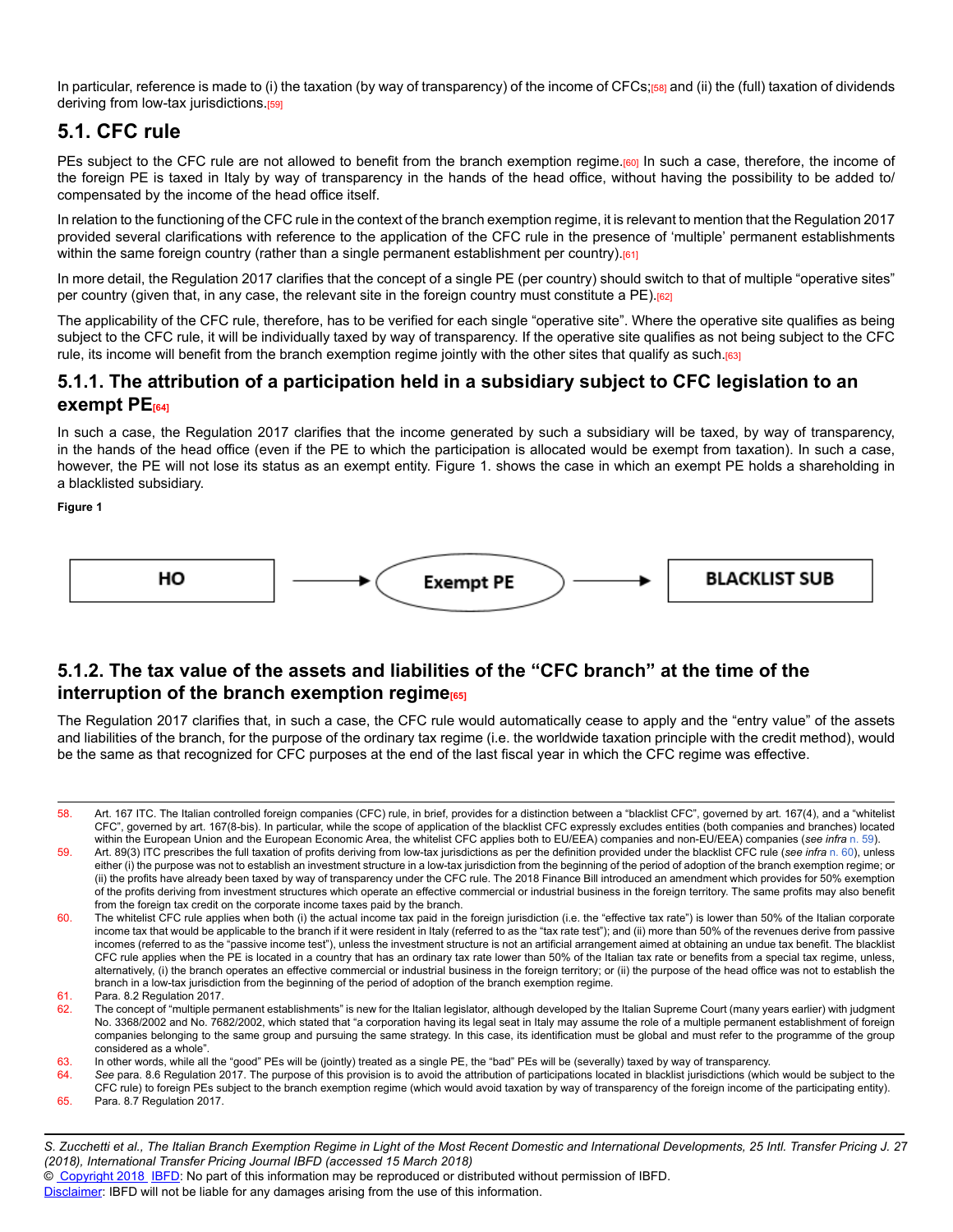## **5.2. Profits from low-tax jurisdictions**

The purpose of this second anti-avoidance provision is to tax foreign profits that have benefitted from a "privileged" tax regime by not granting them the application of the exemption on dividends (rectius, on profits).

In relation to the functioning of this provision with specific reference to the case under discussion, the Regulation 2017 introduces a completely different approach in comparison with its initial draft.[66] In fact, while the draft provided for the full taxation of the profits in the hands of the shareholders of the enterprise, the Regulation 2017 states that such profits are taxed only at head-office level.[67]

As far as the timing of their taxation is concerned, the Regulation 2017 maintained the wording of the initial draft, which provided for the taxation of profits at the time of distribution by the head office to its shareholders.<sup>[68]</sup>

# **6. The Recapture of Losses and Internal Dealings of the Five Previous Years**

The branch exemption regime provides for two mechanisms of "tax alignment" between companies that already have PEs which are willing to switch from the "credit method" to the "exemption method" and companies that are in the process of establishing a new branch and are willing to access the branch exemption regime:

- the recapture of tax losses;<sup>[69]</sup> and
- the tax treatment of internal dealings.[70]

These mechanisms have in common the "monitoring period" of application, which lasts five fiscal years starting from the one prior to the first fiscal year of the adoption of the regime. The taxpayer with an existing PE for more than five years should therefore bear in mind that an in-depth analysis of what has been done in the past between the head office and the PE will be needed.

### **6.1. Recapture of tax losses**

With the aim being to avoid that taxpayers – who, at the time of electing the branch exemption regime, already have a foreign PE that registered tax losses in the previous five fiscal years – could benefit from the double advantage of (i) offsetting previous foreign tax losses against Italian taxable income; and (ii) exempting future foreign income from Italian taxation, a specific "recapture mechanism" has been introduced.

In particular, the "recapture of tax losses" provides for (i) the computation of the "net tax losses" of the foreign branch in the last five fiscal years; and (ii) the taxation (rather than the exemption) of the income generated by the same branch (i.e. in the same country)[71] up to this amount under the branch exemption regime (this is also termed the "recaptured amount").

In other words, the income realized by the branch after the adoption of the branch exemption regime will be exempt from taxation, but only for an amount higher than that equal to the "net tax losses" registered by the branch in the previous five fiscal years. If, on the contrary, after the adoption of the regime, the branch realizes tax losses, the "recapture" will be frozen and offset against the taxable income that the branch will record in the future.[72]

This recapture mechanism applies only to the net tax losses that have been "utilized" by the enterprise, i.e. tax losses that have been offset against the taxable income of the enterprise. On the contrary, the "net tax losses" that have not been "utilized" (i.e. tax losses pertaining to the PE that have been carried forward by the enterprise according to article 84 of the ITC) must be annulled (without, therefore, being subject to the recapture mechanism).[73]

*S. Zucchetti et al., The Italian Branch Exemption Regime in Light of the Most Recent Domestic and International Developments, 25 Intl. Transfer Pricing J. 2* 8 *(2018), International Transfer Pricing Journal IBFD (accessed 15 March 2018)*

© [Copyright 2018](http://www.ibfd.org/Copyright-IBFD) [IBFD:](http://www.ibfd.org) No part of this information may be reproduced or distributed without permission of IBFD.

<sup>66.</sup> Para. 9 Regulation 2017.<br>67 Pursuant to para 9.5 Re

<sup>67.</sup> Pursuant to para. 9.5 Regulation 2017 (and consistently with the aforementioned clarification on the taxation by way of transparency of a CFC entity assigned to an exempt PE), profits deriving from a CFC entity (also from its disposal) assigned to an exempt PE are qualified as blacklist profits and taxed accordingly (even if "intermediated" by an exempt entity).

<sup>68.</sup> In relation to the identification of the profits deriving from the branch, the Regulation 2017 clarifies that they are determined on the basis of the movement (i.e. reduction) of the endowment fund of the branches. In this respect, a favourable, unrebuttable presumption is introduced, according to which, the profits realized prior to the adoption of the branch exemption regime are considered primarily distributed.

<sup>69.</sup> Paras. 4 and 5 Regulation 2017.

<sup>70.</sup> Para. 6 Regulation 2017.

<sup>71.</sup> *See* para. 4.4 Regulation 2017, which states that "the recapture is computed assuming that a single PE per country exists even if this is divided among more operative sites".

<sup>72.</sup> In this context, under para. 4.2 Regulation 2017, it is specified that transactions aimed at postponing the profits (letting them fall under the exemption regime) and/or bringing forward the losses (letting them fall under the ordinary regime) that occurred near the date of adoption of the branch exemption regime will be carefully scrutinized in accordance with the Italian GAAR set forth by art. 10-bis Italian Taxpayer Bill of Rights. However, there is the faculty for the taxpayer to file an anti-avoidance ruling with the Italian tax authority pursuant to art. 11(1)(c) of Italian Tax Payer Bill of Rights.

<sup>73.</sup> To this end, the Italian tax authority also clarified that, in the case of the generation of tax losses by both the PE and the head office, the latter will be considered primary utilized, with the effect that the tax losses of the branch will not be subject to the recapture mechanism, since they must be annulled.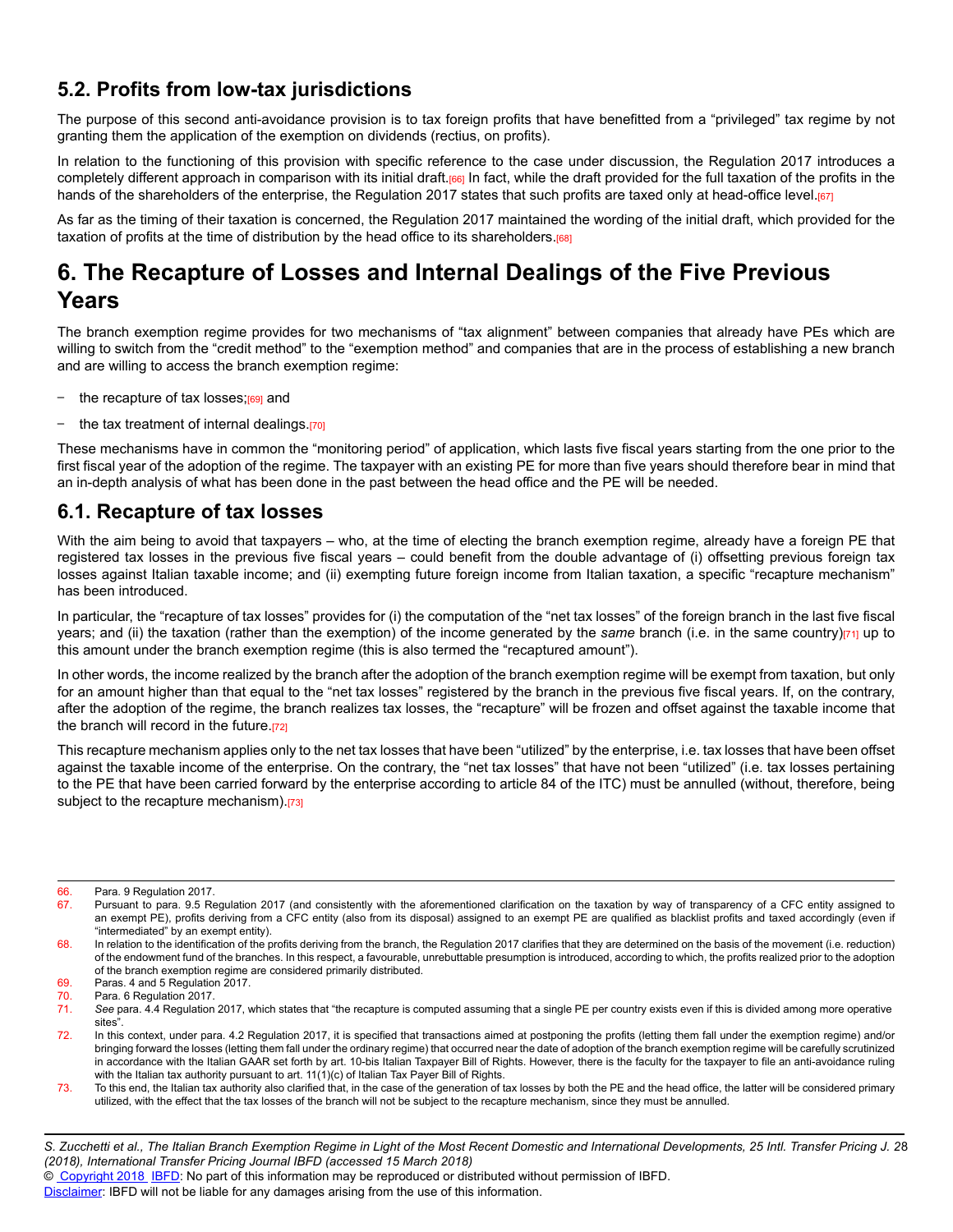As far as the implications of this provision under the Italian fiscal unit regime<sub>[74]</sub> are concerned, the taxpayer may choose (i) either to apply the above-mentioned ordinary recapture mechanism, which provides for the annulment of the non-utilized net tax losses at a consolidated level; or (ii) as a matter of simplicity,[75] to consider as having utilized all of the tax losses not utilized by the head office.[76]

## **6.2. Internal dealings**

The purpose of this provision is (once again) to prevent that taxpayers achieve tax deductions through the shifting of profits at the time of application of the branch exemption regime due to the incorrect application of the arm's length principle in valuing the internal dealings that occurred before the election of the branch exemption regime.

In this respect, it must be recalled that the previous draft of the Regulation 2017 provided for a more complex and (probably) less favourable mechanism, focused on the recapture of tax mismatches arising from, inter alia, depreciations and/or amortizations, devaluations or other accounting provisions, along with a specific rule concerning the transfer of profits between the head office and the branch.

As pointed out by Italian scholars,[77] this draft provision went far beyond the primary law, which introduced a mere recapture of tax losses under article 168-ter (7) of the ITC, as described in the previous paragraph. The Italian tax authority amended this provision, introducing into the Regulation 2017 a type of "kind reminder" for the Italian taxpayer who has registered transactions between the head office and the PE in the course of the last five fiscal years.

As a matter of fact, the Italian tax authority simply requests that taxpayers who have realized such transactions amend them, from a tax perspective, in case they have not been treated consistently with the law and, more precisely, in accordance with the arm's length principle set forth by article 110(7) of the ITC.

In other words, the head office (and the PE) has to adjust the tax value of those assets and liabilities, including revenues, as well as functions and risks that were not properly valued according to the arm's length principle at the time of transfer.

# **7. The Attribution of Profits to PEs: Criteria and Practical Examples**

It is evident that the application of the branch exemption regime requires that the relevant profits be fairly attributed to the same branch, in line with the arm's length conditions. Section 7. will analyse the common practice to be considered in performing the profit (or loss) attribution to the foreign PE of the Italian enterprise.[78]

When dealing with foreign branches, one of the main issues the taxpayer has to deal with is the determination of the amount of profits to be attributed to each PE. In doing so, a precise and accurate method to establish the income (or loss) of the PE has to be implemented. In this regard, the OECD provides for a specific method under [article 7 of the OECD Model](http://online.ibfd.org/kbase/#topic=doc&url=/linkresolver/static/tt_o2_02_eng_2017_mo__td1_a7&&WT.z_nav=crosslinks) (2017) (the Authorized OECD Approach, AOA), which has been amended from time to time in order to make it more suitable for new business developments and economic trends.[79]

As a matter of fact, especially in cases where a PE is deemed to exist under the agency clause,[80] rights and obligations resulting from the contracts entered into by the intermediary have to be properly allocated to the foreign branch, to the extent that the PE itself habitually plays the principal role leading to the conclusion of contracts.[81] To this end, the remuneration at arm's length of the intermediary services is one of the crucial elements that needs to be determined in calculating the profits attributable to the PE.

In such a scenario, the first step should consist of evaluating the relevant intercompany transactions incurred between the associated companies with the appropriate transfer pricing method according to the provisions in the OECD [Transfer Pricing Guidelines for](http://online.ibfd.org/kbase/#topic=doc&url=/linkresolver/static/oecd_tp_guidelines_2017&&WT.z_nav=crosslinks) [Multinational Enterprises and Tax Administrations](http://online.ibfd.org/kbase/#topic=doc&url=/linkresolver/static/oecd_tp_guidelines_2017&&WT.z_nav=crosslinks) (OECD Guidelines)[82], as provided for b[y article 9 of the OECD Model](http://online.ibfd.org/kbase/#topic=doc&url=/linkresolver/static/tt_o2_02_eng_2017_mo__td1_a9&&WT.z_nav=crosslinks) (2017).

The AOA should then be applied only in order to allocate the portion of the associated enterprise's arm's length profit to the PE. In particular, in line with article 7 of the OECD Model (2017), paragraph 7.1 of the Regulation 2017 provides that the income of the foreign PE has to be determined in accordance with the AOA, even if the applicable DTT does not include a relevant provision.

*S. Zucchetti et al., The Italian Branch Exemption Regime in Light of the Most Recent Domestic and International Developments, 25 Intl. Transfer Pricing J. 2* 9 *(2018), International Transfer Pricing Journal IBFD (accessed 15 March 2018)*

© [Copyright 2018](http://www.ibfd.org/Copyright-IBFD) [IBFD:](http://www.ibfd.org) No part of this information may be reproduced or distributed without permission of IBFD.

<sup>74.</sup> Reference has to be made to art. 117 ITC, which, in general terms, provides for the possibility for two or more Italian entities belonging to the same group to opt for a domestic tax consolidation. Under this regime, the consolidating company determines the group taxable base by adding all the (positive and negative) taxable bases of the companies that are part of the fiscal unit regime as determined under the ordinary corporate income tax rules.

<sup>75.</sup> Therefore, without the need to verify the amount of tax losses brought at a consolidated level that have been effectively utilized.<br>76. Under this latter scenario, the net tax losses will be recaptured from the future

Under this latter scenario, the net tax losses will be recaptured from the future income of the branch, regardless of the fact that they have been utilized (or not) at a fiscal unit level.

<sup>77.</sup> Assonime, Associazione fra le Società Italiane per Azioni, *Osservazioni alla bozza di provvedimento del Diretto dell'Agenzia delle Entrate sul regime di branch exemption*, Consultazioni 6 (2016).

<sup>78.</sup> Clearly, this topic and its related effects are also of interest in the case that there is no election for the branch exemption regime and the foreign tax credit applies.

<sup>79.</sup> *See* P. Baker & R. Collier, *[2008 OECD Model: Changes to the Commentary on Article 7 and the Attribution of Profits to Permanent Establishments](http://online.ibfd.org/kbase/#topic=doc&url=/linkresolver/static/bifd050906&&WT.z_nav=crosslinks)*, 63 Bull. Intl. Taxn. 5, p. 199 (2009), Journals IBFD; and R. Petruzzi & R. Holzinger, *[Profit Attribution to Dependent Agent Permanent Establishments in a Post-BEPS Era](http://online.ibfd.org/kbase/#topic=doc&url=/linkresolver/static/wtj_2017_02_int_2&&WT.z_nav=crosslinks)*, 9 World Tax J. 2 (2017), Journals IBFD. It should also be noted that, in light of the amendments introduced by the BEPS Project, the Committee on Fiscal Affairs of the OECD in July 2016 and June 2017 released two discussion drafts for public comments and held consultations with public commentators in October 2016 and October 2017.

<sup>80.</sup> *See* OECD/G20, *[Public Discussion Draft − BEPS Action 7: Additional Guidance on Attribution of Profits to Permanent Establishments](http://online.ibfd.org/kbase/#topic=doc&url=/linkresolver/static/oecd_beps_action_7_final_report_2015&&WT.z_nav=crosslinks)*, para. 10 (OECD 2017), International Organizations' Documentation IBFD.

<sup>81.</sup> On the other hand, if, under the functional analysis, the enterprise itself concludes contracts with the foreign-country clients, no PE should be deemed to exist, notwithstanding the circumstance that the sales are performed on the same foreign market.

<sup>82.</sup> OECD, [Transfer Pricing Guidelines for Multinational Enterprises and Tax Administrations](http://online.ibfd.org/kbase/#topic=doc&url=/linkresolver/static/oecd_tp_guidelines_2017&&WT.z_nav=crosslinks) (OECD 2017), International Organizations' Documentation IBFD.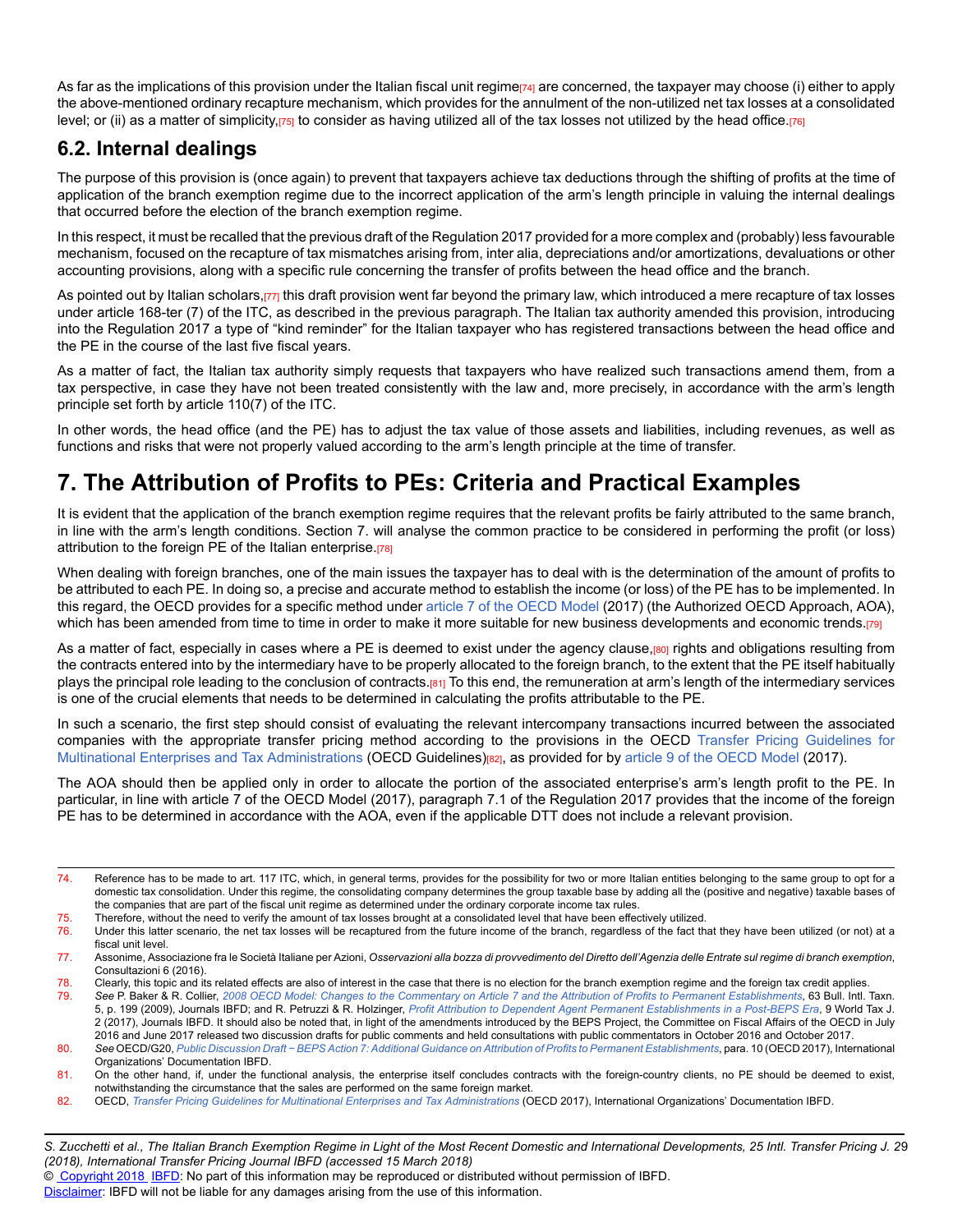According to the above, for the purposes of the branch exemption regime, the profits to be attributed to a foreign PE are the profits it would have realized if it were a separate and independent entity engaged in the same or similar activities under the same or similar conditions. In order to evaluate the comparability of the activities carried out, one should take into account the functions performed, the assets used and the risks assumed by the PE. Furthermore, the "free" capital has to be determined in accordance with the AOA.[83]

When allocating profits to the PE, some further guidance provided for by the Regulation 2017 should be observed. In particular:

- profits and losses (P&L) attributable to (each single) exempt PE(s) shall result in the ad hoc account drafted according to the criteria provided under article 152 of the ITC. Coherently with the AOA, the results of such P&L assume relevance for tax purposes if, and in the measure that, they reflect the results of the factual and functional analysis of the activity carried out by the same PE;
- upward and downward adjustments for the PE shall be made in accordance with the income tax provisions applicable to Italian residents in order to determine the income or loss of the exempt PE;[84]
- income attributable to the exempt PE(s) derived from a transaction between the head office and the branch or between the branch and other PEs is indicated in the mentioned P&L account at fair market conditions; and
- in the case of transferring assets, liabilities, functions and risks from the exempt branch to the head office or to other PEs, the enterprise shall adjust such assets, liabilities, functions and risks at their fair market value by means of upward and downward adjustments in the Italian enterprise tax return.

More in detail, one may note that, according to the AOA as provided for under the OECD's 2010 Report on the Attribution of Profits to Permanent Establishments,<sup>[85]</sup> the following two steps should be considered:

- a functional and factual analysis has to be undertaken in order to identify those activities (including transactions with independent enterprises, transactions with associated enterprises and dealings with other parts of the same enterprise), liabilities and risks attributable to the PE; and
- a pricing has to be made in accordance with the guidance in the OECD Transfer Pricing Guidelines regarding transactions with associated enterprises attributed to the PE.

With reference to the first step, one may obviously note that the assets attributed to the branch are not legally owned by the PE, but by the enterprise as a whole. Assets shall indeed economically be attributed to the PE in line with the functions/risks/assets existing in the foreign country. The proper attribution of "free" capital and financial liabilities shall then follow, since, at the date when the business activity commences, the PE should be provided with sufficient financial resources to support its functions/assets/risks.

With regard to the latter topic, the criteria for the capital allocation provided for under the OECD's 2010 Report on the Attribution of Profits to the Permanent Establishments consist of three different approaches:

- (1) the capital allocation approach: under this approach, "free" capital is allocated to the PE on the basis of the proportion of assets and risks attributed to the PE under the relevant functional analysis. For instance, if the PE has 10% of the enterprise's assets and/or risks, it should receive 10% of the enterprise's "free" capital;[86]
- (2) the economic capital allocation approach: under this approach, used in the banking context, "free" capital is allocated according to the relevant instructions provided for by the competent local authority;[87] and
- (3) the thin capitalization approach: under this approach, the PE has the same amount of "free" capital as an independent enterprise would if it were carrying on the same or similar activities under the same or similar conditions in the country where the PE is situated.[88]

Under the second step for the correct application of the AOA, transactions with related bodies (as identified under the first step) shall be priced in accordance with the OECD Guidelines.

Given this framework, in order to exemplify the criteria set forth under the Regulation 2017, one could consider the case of an Italian enterprise operating in the online advertising industry which is willing to provide its services on a given foreign market. Following in this section, examples of the different business model schemes are described to show the hypothetical solutions that might be adopted in order to sell the aforementioned advertising services.

From a different viewpoint, it could be maintained that, depending on the function/risk/asset allocation, it is possible to select either a "lighter" structure (*see* Example 1 below), with a PE operating as a pure marketing company (and a head office performing the sale

© [Copyright 2018](http://www.ibfd.org/Copyright-IBFD) [IBFD:](http://www.ibfd.org) No part of this information may be reproduced or distributed without permission of IBFD.

<sup>83.</sup> Para. 7.2 Regulation 2017 specifies that "in case the foreign Country does not apply (even if consistently with the provision of a DTT with Italy) the criteria recalled in the previous paragraph (i.e. the Authorized OECD Approach), for the attribution of profits and losses to the PE, the [head office] may request to the Italian tax authority the total or partial recognition of those foreign criteria through the filing of a proper ruling in accordance with Art. 31-ter, Presidential Decree 29 September 1973, No. 600". 84. Para. 7.4 Regulation 2017 also states that "if a profit arises, this should be deducted from the profit or summed to the loss of the enterprise. On the contrary, if a loss

arises, this should be summed to the profit of the enterprise or deducted to the loss of the enterprise".

<sup>85.</sup> OECD, [2010 Report on the Attribution of Profits to Permanent Establishments](http://online.ibfd.org/kbase/#topic=doc&url=/linkresolver/static/oecd_pe_pi-piii-2010&&WT.z_nav=crosslinks) (OECD 2010), International Organizations' Documentation IBFD.

<sup>86.</sup> Id., at para. 121.

<sup>87.</sup> Id., at para. 128.<br>88. Id. at para. 129.

<sup>88.</sup> Id., at para. 129.

*S. Zucchetti et al., The Italian Branch Exemption Regime in Light of the Most Recent Domestic and International Developments, 25 Intl. Transfer Pricing J. 2* 10 *(2018), International Transfer Pricing Journal IBFD (accessed 15 March 2018)*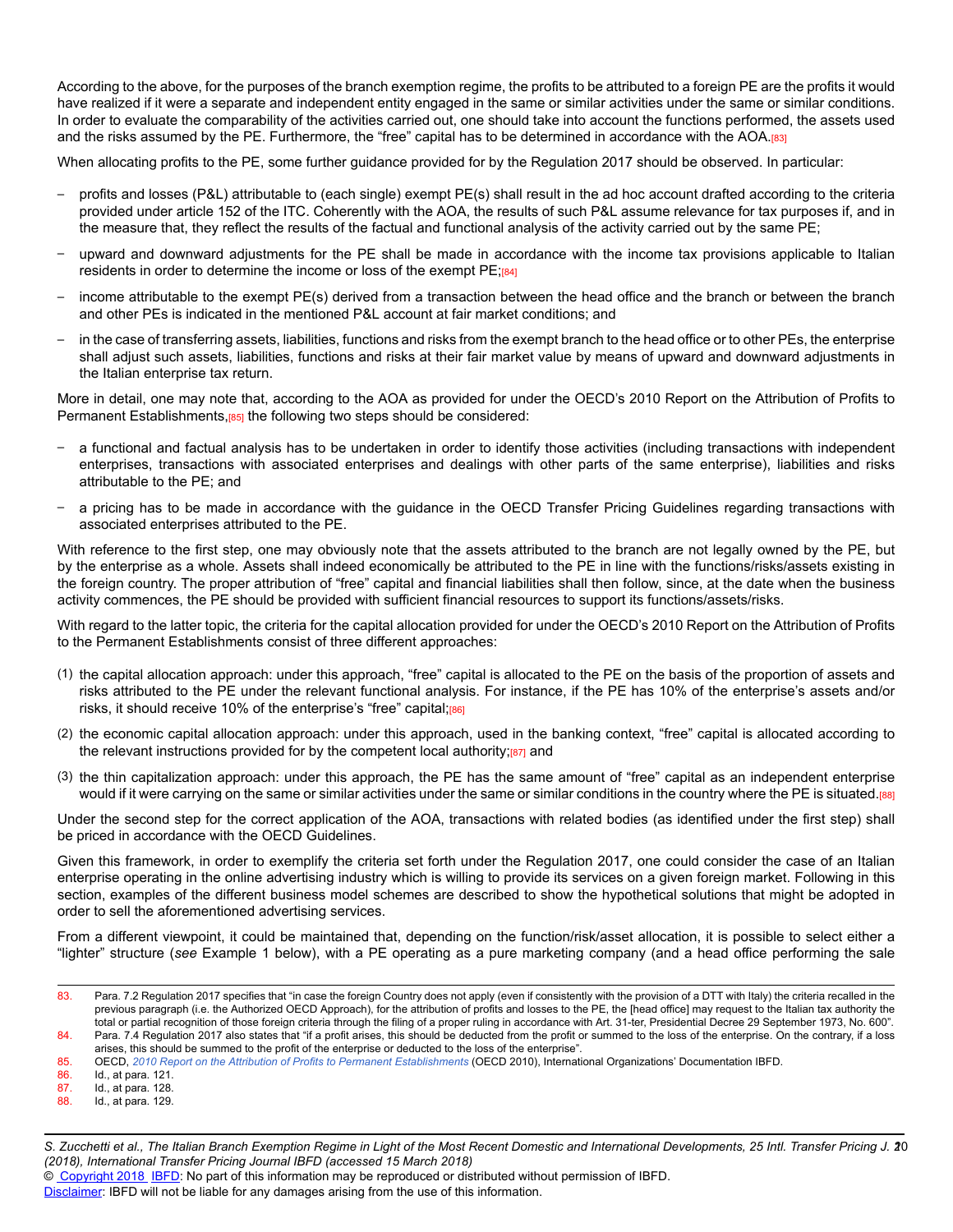activity), or a "heavier" structure (*see* Example 2), with a PE operating as both a marketing company and a selling entity (with a head office receiving royalty income for the licensed intangibles).[89] Under Example 3, a scenario in which the AOA is applied to a "hidden" PE is detailed (ascertained by the foreign competent tax authority under the assumption that besides the marketing activity, the foreign subsidiary is deemed to sell advertising services under the agency clause).<sup>[90]</sup>

## **7.1. Example 1.: Italian entity with a foreign PE providing marketing services**

Under this first scenario, the sale of online advertising for the foreign market is made directly by the Italian head office, while the foreign PE merely provides online marketing services to local clients. As a consequence, the P&L account of the PE should entail the following:

### **Table 1: P&L account of the PE under Example 1**

| Items to be included in the P&L account                                |  |
|------------------------------------------------------------------------|--|
| Revenues from the provision of marketing services (to the head office) |  |
| Marketing expenses (borne by the PE with third parties)                |  |
| Operating income                                                       |  |

The revenues of the PE derive from intercompany transactions between the head office and its PE, while marketing expenses come from transactions that took place with third parties. The marketing services provided by the PE on behalf of the enterprise have to be priced "at arm's length". In the case at hand, the marketing services were priced by applying, by way of example, a 20% markup on total costs.

The P&L account of the head office should then report the following figures:

### **Table 2: P&L account of the head office under Example 1**

| Items to be included in the P&L account                              | <b>Head office</b> |
|----------------------------------------------------------------------|--------------------|
| Revenues from online advertising sales (from sales to third parties) | 100                |
| Expenses for marketing services (provided by the PE)                 |                    |
| Intangible development expenses                                      | 20                 |
| Operating income                                                     | 68                 |

The revenues of the head office derive from sales to third parties, marketing expenses derive from transactions with the PE and intangible development expenses derive from both the remuneration of internal research and development functions and third-party providers.

The aggregated P&L account of the head office and the PE should be drafted as follows:

### **Table 3: Aggregated P&L account under Example 1**

| Items to be included in P&L account    | <b>Head office</b> | PE                       | Aggregate |
|----------------------------------------|--------------------|--------------------------|-----------|
| Revenues from online advertising sales | 100                | -                        | 100       |
| Revenues from intercompany services    |                    | 12                       |           |
| Expenses for intercompany services     | 12                 | $\overline{\phantom{0}}$ |           |
| Marketing expenses                     |                    | 10                       | 10        |
| Intangible development expenses        | 20                 |                          | 20        |
| Operating income                       | 68                 |                          | 70        |

## **7.2. Example 2.: Italian entity with a foreign PE selling online advertising and providing marketing services**

Under the second alternative, both the sale of online advertising and the provision of marketing services to foreign customers are made by a foreign PE.

The P&L account of the PE should entail the following figures:

90. As already illustrated, the income of the subsidiary shall be determined according to [art. 9 OECD Model](http://online.ibfd.org/kbase/#topic=doc&url=/linkresolver/static/tt_o2_02_eng_2017_mo__td1_a9&&WT.z_nav=crosslinks) (2017), while the income of the PE is quantified pursuant to art. 7.

© [Copyright 2018](http://www.ibfd.org/Copyright-IBFD) [IBFD:](http://www.ibfd.org) No part of this information may be reproduced or distributed without permission of IBFD.

<sup>89.</sup> This assumption is considered within the example under consideration of the recurrent recourse to intangibles generally economically attributed to the head office in the most recent business schemes.

*S. Zucchetti et al., The Italian Branch Exemption Regime in Light of the Most Recent Domestic and International Developments, 25 Intl. Transfer Pricing J. 2* 11 *(2018), International Transfer Pricing Journal IBFD (accessed 15 March 2018)*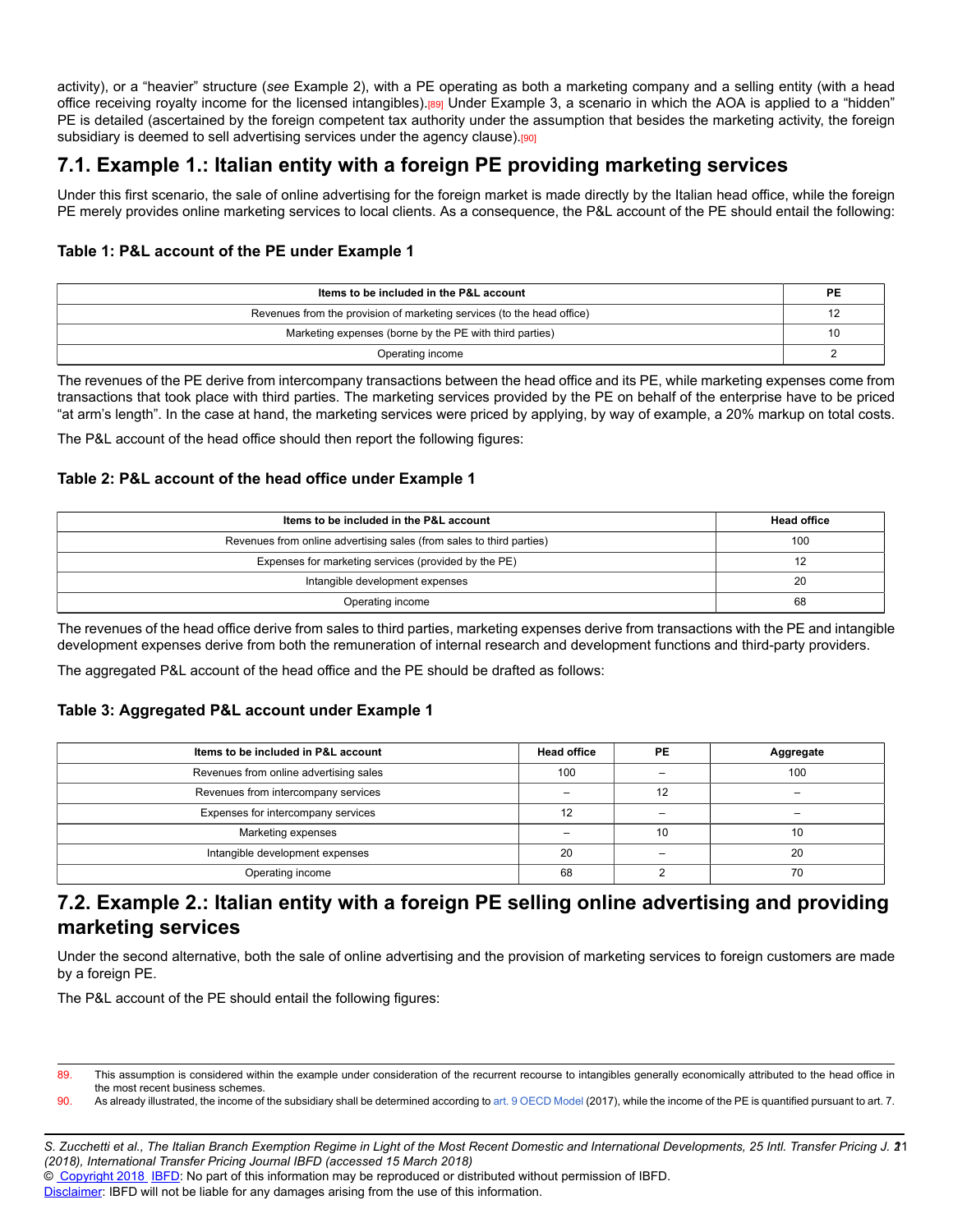| Items to be included in the P&L account                                  |     |
|--------------------------------------------------------------------------|-----|
| Revenues from online advertising sales (from sales to third parties)     | 100 |
| Marketing expenses (borne by the PE with third parties)                  |     |
| Expenses for intangible royalties (borne by the PE with the head office) |     |
| Operating income                                                         | 40  |

Revenues and marketing expenses derive from transactions realized with third parties. For the sale of online advertising, the PE utilizes intangibles licensed by the head office. The licensing of these intangibles has to be priced at arm's length. In the case at hand, by way of example, a royalty of 50% has been applied on revenues.

The P&L account of the head office should be drafted as follows:

#### **Table 5: P&L account of the head office under Example 2**

| Items to be included in the P&L account                    | <b>Head office</b> |
|------------------------------------------------------------|--------------------|
| Royalties from intangible licensing (received from the PE) | 50                 |
| Intangible development expenses                            | 20                 |
| Operating income                                           | 30                 |

The aggregated P&L account of the head office and the PE should be drafted as follows:

#### **Table 6: Aggregated P&L account under Example 2**

| Items to be included in the P&L account   | <b>Head office</b> | PE  | Aggregate |
|-------------------------------------------|--------------------|-----|-----------|
| Revenues from sales of online advertising |                    | 100 | 100       |
| Revenues from royalties                   | 50                 |     |           |
| Royalty expenses                          |                    | 50  |           |
| Marketing expenses                        |                    | 10  | 10        |
| Intangible development expenses           | 20                 |     | 20        |
| Operating income                          | 30                 | 40  | 70        |

## **7.3. Example 3: Italian entity with a foreign subsidiary providing marketing services and a foreign PE selling online advertising**

Under the third scenario, marketing services to foreign customers are provided directly by the local subsidiary, while the online advertising is sold by the "hidden" foreign PE.

The P&L account of the subsidiary should be drafted as follows:

### **Table 7: P&L account of the local subsidiary under Example 3**

| Items to be included in the P&L account            | Local subsidiary |
|----------------------------------------------------|------------------|
| Revenues from marketing advertising (intercompany) |                  |
| Marketing expenses                                 | 10               |
| Operating income                                   |                  |

The revenues of the subsidiary derive from intercompany transactions between the local entity and the "hidden" PE, while the marketing expenses derive from transactions with third parties. The marketing services provided by the subsidiary on behalf of the PE should be priced at arm's length. In the case at hand, the marketing services have been valued, by way of example, by applying a 20% markup on total costs.

The P&L account of the "hidden" foreign PE should be drafted as follows:

*S. Zucchetti et al., The Italian Branch Exemption Regime in Light of the Most Recent Domestic and International Developments, 25 Intl. Transfer Pricing J. 2* 12 *(2018), International Transfer Pricing Journal IBFD (accessed 15 March 2018)*

<sup>©</sup> [Copyright 2018](http://www.ibfd.org/Copyright-IBFD) [IBFD:](http://www.ibfd.org) No part of this information may be reproduced or distributed without permission of IBFD.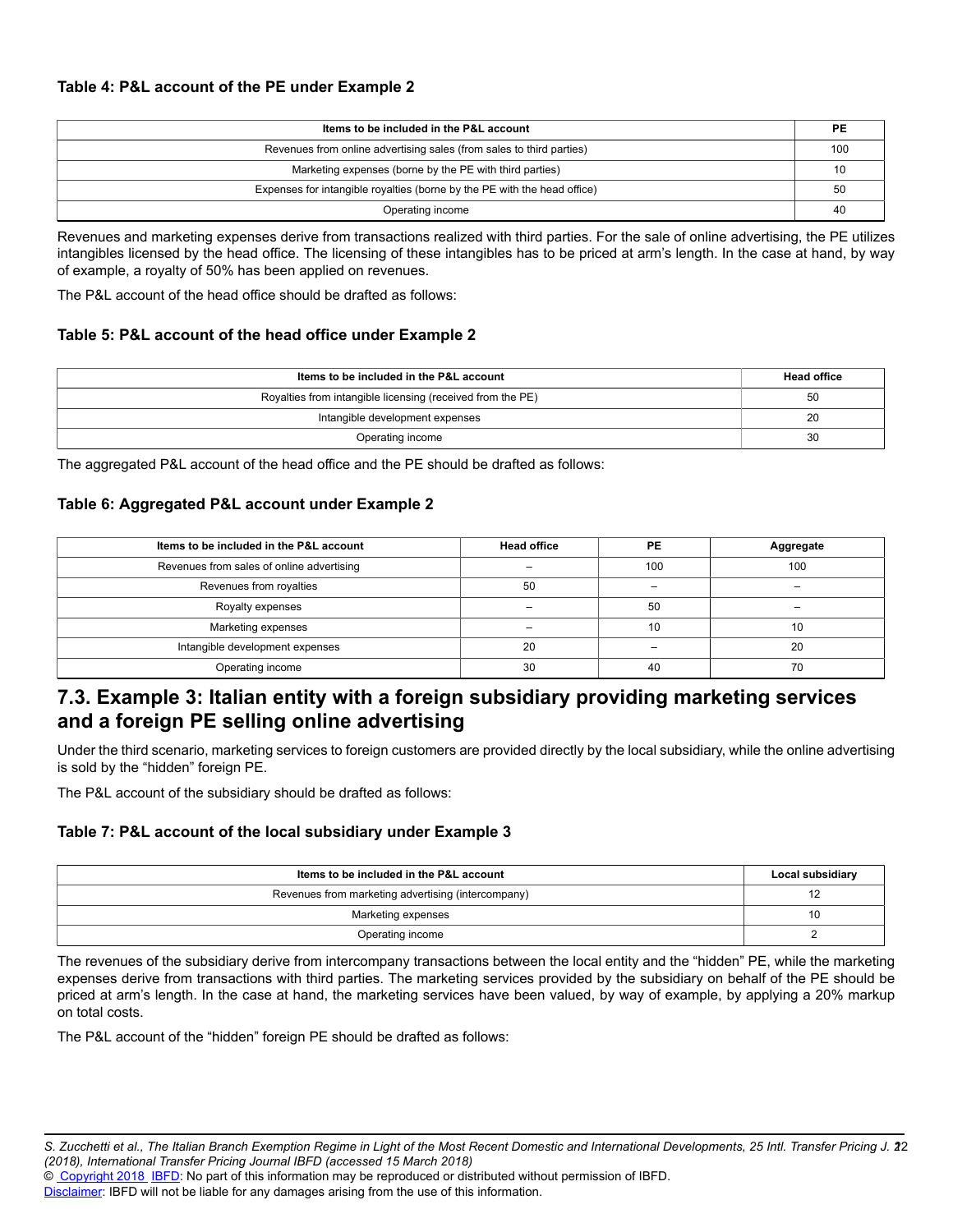#### **Table 8: P&L account of the PE under Example 3**

| Items to be included in the P&L account |    |
|-----------------------------------------|----|
| Revenues from online advertising sales  |    |
| Intercompany marketing services         |    |
| Intercompany royalties on intangibles   |    |
| Operating income                        | 38 |

The revenues of the PE derive from transactions realized with third parties. For the sale of the online advertising, the PE utilizes the intangibles owned by the enterprise and benefits from the marketing services provided by the local subsidiary. The intangible licensed by the enterprise and the services provided by the subsidiary to the PE have to be priced at arm's length.

In Example 3, by way of example, a royalty of 50% has been applied on revenues, while the marketing services have been valued by applying a 20% markup on total costs.

The P&L account of the head office should be drafted as follows:

#### **Table 9: P&L account of the head office under Example 3**

| Items to be included in the P&L account             |  |
|-----------------------------------------------------|--|
| Revenues: royalties from intangibles (intercompany) |  |
| Intangible development expenses                     |  |
| Operating income                                    |  |

The aggregated P&L<sup>[91</sup>] account of the head office, the local subsidiary and the PE should be drafted as follows:

#### **Table 10: Aggregated P&L account under example 3**

| Items to be included in the P&L account      | <b>Head office</b> | Local subsidiary | PE  | Aggregate |
|----------------------------------------------|--------------------|------------------|-----|-----------|
| Revenues from online advertising sales       |                    |                  | 100 | 100       |
| Intercompany revenues for marketing services |                    | 12               |     |           |
| Intercompany expenses for marketing services |                    |                  | 12  |           |
| Revenues from royalties                      | 50                 |                  |     |           |
| Expenses for royalties                       |                    |                  | 50  |           |
| Marketing expenses                           |                    | 10               |     | 10        |
| Intangible development expenses              | 20                 |                  |     | 20        |
| Operating income                             | 30                 |                  | 38  | 70        |

As may be noticed, the aggregate operating income under the three scenarios given in Examples 1-3 is the same (equal to 70). However, the operating income is allocated differently among entities (the PE, subsidiary and head office) and countries (Italy and the foreign country). This clearly depends on the functional and risk profiles of the entity through which the elected business model is organized. It goes without saying that the (possible) benefits of the branch exemption regime should therefore be pondered in light of the aforementioned allocation, given that the most crucial role in such an evaluation is attributed to the proper allocation of functions, risks and assets.

Finally, it should be considered that this conclusion is indistinctly applicable to any business model (e.g. "industrial" or "digital" models) and − as a common denominator − the absence of a clear framework regulating PEs may be a concern in the process of allocation itself.

# **8. The (Strongly Recommended) Possibility to Apply for an Advance Pricing Agreement (APA)**

In light of the elements highlighted throughout [section 7.](http://online.ibfd.org/kbase/#topic=doc&url=/linkresolver/static/itpj_2018_02_it_1_s_7&&WT.z_nav=crosslinks), it is clear that the regime at stake requires the most accurate and precise application of the transfer pricing legislation. It should also be noted that any future challenge to the implementation of the AOA by the Italian tax authority could essentially reduce the appeal of the regime.

91. Please note that the display of the aggregated figures is made exclusively for example purposes.

© [Copyright 2018](http://www.ibfd.org/Copyright-IBFD) [IBFD:](http://www.ibfd.org) No part of this information may be reproduced or distributed without permission of IBFD.

*S. Zucchetti et al., The Italian Branch Exemption Regime in Light of the Most Recent Domestic and International Developments, 25 Intl. Transfer Pricing J. 2* 13 *(2018), International Transfer Pricing Journal IBFD (accessed 15 March 2018)*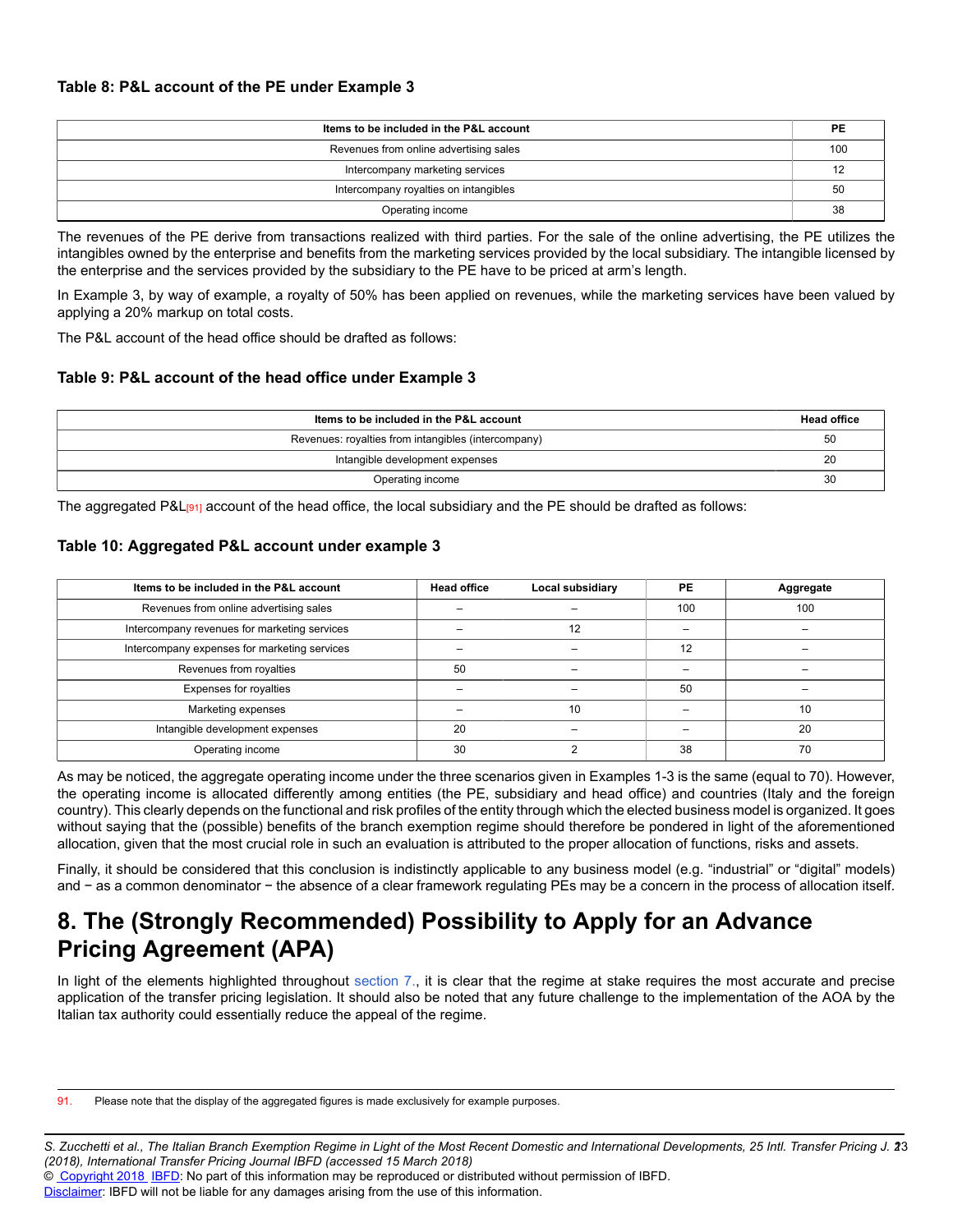In this context, it is the authors' opinion that the election for the branch exemption regime should be viewed within the broader framework of an APA. In fact, under certain conditions, this instrument would definitely exclude the aftermath of the improper application of the transfer pricing legislation.

In general, under article 31-ter of Presidential Decree 600 of 29 September 1973,[92] MNEs could enter into regulated discussion with the Italian tax authority and reach a binding agreement with regard to the following issues:[93]

- the advance definition of transfer pricing methods in order to determine the arm's length price of intra-group transactions;
- the application of tax laws to a specific case related to the attribution of profits or losses to Italian PEs of non-resident entities or to foreign PEs of Italian resident entities;
- the advance assessment of the effective existence of PEs of non-resident entities on the Italian territory based on both domestic applicable rules and applicable DTTs; and
- the application to a specific case of treaty measures regarding dividends, interest, royalties or other kind of income received and paid to non-resident entities.

In essence, in light of the possible (i) uncertainty in the criteria to be applied for the recognition of a PE suitable for the branch exemption regime; (ii) difficulties in the quantification of the profits to be attributed to the same PE under the AOA; and, more generally, (iii) application of the transfer pricing rules, it would be recommended to start formal discussions with the Italian tax authority in order obtain an adequate level of certainty.

As mentioned, the above could be achieved through the filing of:

- a specific ruling (*interpello qualificatorio*): according to article 11(1)(a) of the Italian Taxpayer Bill of Rights, for the qualification of the foreign PE; or
- tax rulings (depending on the specific case): according to the aforementioned article 31-ter(1)(a) and (b) of Presidential Decree No. 600 (*see* section 8), for the correct application of the transfer pricing legislation within the group and the correct quantification of the profits to be attributed to the PE.

# **9. The Anti-Avoidance Provisions and the Abusive Schemes**

The Regulation 2017 clarifies that events of "double deduction" or "double exemption" arising from mismatches between the laws of the jurisdiction of the head office and the laws of the jurisdiction of the PE shall be annulled in order to avoid any abusive erosion of the Italian tax base.<sup>[94]</sup>

Furthermore, the Regulation 2017 also clarifies that events of double deduction, double exemption or, in more general terms, all the events that are deemed to be of an avoidance nature will be published on the website of the Italian tax authority in the (presumably) near future, also taking into account the developments of the main practice at the EU and OECD levels.[95]

Given this picture and, above all, this very last reference to EU and OECD practice, one may expect that the cases with an avoidance nature will be in line with those that have been analysed within the OECD Report on Neutralising the Effects of Branch Mismatch Arrangements (OECD Report (2017))<sup>[96]</sup> andCouncil Directive (EU) 2017/952 (ATAD II).<sup>[97]</sup> Both documents provide recommendations/ minimum standards to prevent and censor hybrid mismatch structures involving (also) PEs.

<sup>92.</sup> This article was introduced by the Internationalization Decree. For comments, *see* F. Di Cesare, *[New Rules on International Tax Rulings for Enterprises with International](http://online.ibfd.org/kbase/#topic=doc&url=/linkresolver/static/itpj_2016_04_it_1&&WT.z_nav=crosslinks) [Business Operations](http://online.ibfd.org/kbase/#topic=doc&url=/linkresolver/static/itpj_2016_04_it_1&&WT.z_nav=crosslinks)*, 23 Intl. Transfer Pricing J. 4 (2016), Journals IBFD; and E.A. Palmitessa, *[The New International Tax Ruling Procedure](http://online.ibfd.org/kbase/#topic=doc&url=/linkresolver/static/et_2016_10_it_1&&WT.z_nav=crosslinks)*, 56 Eur. Taxn. 10 (2016), Journals IBFD.

<sup>93.</sup> In case the international tax ruling procedure is concluded, in fact, the agreement reached is binding for both parties and would cover five fiscal years (beginning from the one in which it is signed), with the possibility to extend its effects up to the financial year in which the ruling is filed without the application of penalties.

<sup>94.</sup> *See* para. 12 Regulation 2017. 95. Para 12.2 Regulation 2017 states that "the web site will be updated periodically by the Italian tax authority".<br>96. CECD/G20, Neutralising the Effects of Branch Mismatch Arrangements – Action 2 (OECD 2017), Internatio

<sup>96.</sup> OECD/G20, *[Neutralising the Effects of Branch Mismatch Arrangements − Action 2](http://online.ibfd.org/kbase/#topic=doc&url=/linkresolver/static/oecd_neutralising_the_effects_of_branch_mismatch_arrangements_2017&&WT.z_nav=crosslinks)* (OECD 2017), International Organizations' Documentation IBFD [hereinafter OECD Report (2017)]. This document, published by the OECD on 27 July 2017, is an extension of the more comprehensive report on hybrid mismatch arrangements (OECD/G20, *[Neutralising the Effects of Hybrid Mismatch Arrangements – Action 2: Final Report](http://online.ibfd.org/kbase/#topic=doc&url=/linkresolver/static/oecd_beps_action_2_final_report_2015&&WT.z_nav=crosslinks)* (OECD/G20 2015), International Organizations' Documentation IBFD [hereinafter Action 2 Final Report]). The purpose of this extension is to detail the specific recommendations dedicated to the neutralization of potential mismatches essentially arising mainly from the transactions concluded between the head office and the PE, or among PEs.

<sup>97.</sup> Council Directive (EU) 2017/952 of 29 May 2017 amending Directive (EU) 2016/1164 as regards hybrid mismatches with third countries, OJ L 144/1 [hereinafter ATAD II]. The content of ATAD II, adopted on 29 May 2017, basically mirrors the conclusion reached at the OECD level. The relevance of this topic has also been addressed by the European Union, which, on the basis of the conclusions reached at the OECD level, has amended the first [Anti-Tax Avoidance Directive \(Council Directive](http://online.ibfd.org/kbase/#topic=doc&url=/linkresolver/static/tt_e2_00_eng_2016_tt&&WT.z_nav=crosslinks) [\(EU\) 2016/1164 of 12 July 2016 Laying Down Rules against Tax Avoidance Practices that Directly Affect the Functioning of the Internal Market](http://online.ibfd.org/kbase/#topic=doc&url=/linkresolver/static/tt_e2_00_eng_2016_tt&&WT.z_nav=crosslinks) (Codified Version), OJ L 193/1, EU Law IBFD [hereinafter ATAD]), introducing, inter alia, some anti-avoidance provisions dedicated (also) to hybrid mismatches involving PEs.

*S. Zucchetti et al., The Italian Branch Exemption Regime in Light of the Most Recent Domestic and International Developments, 25 Intl. Transfer Pricing J. 2* 14 *(2018), International Transfer Pricing Journal IBFD (accessed 15 March 2018)*

<sup>©</sup> [Copyright 2018](http://www.ibfd.org/Copyright-IBFD) [IBFD:](http://www.ibfd.org) No part of this information may be reproduced or distributed without permission of IBFD.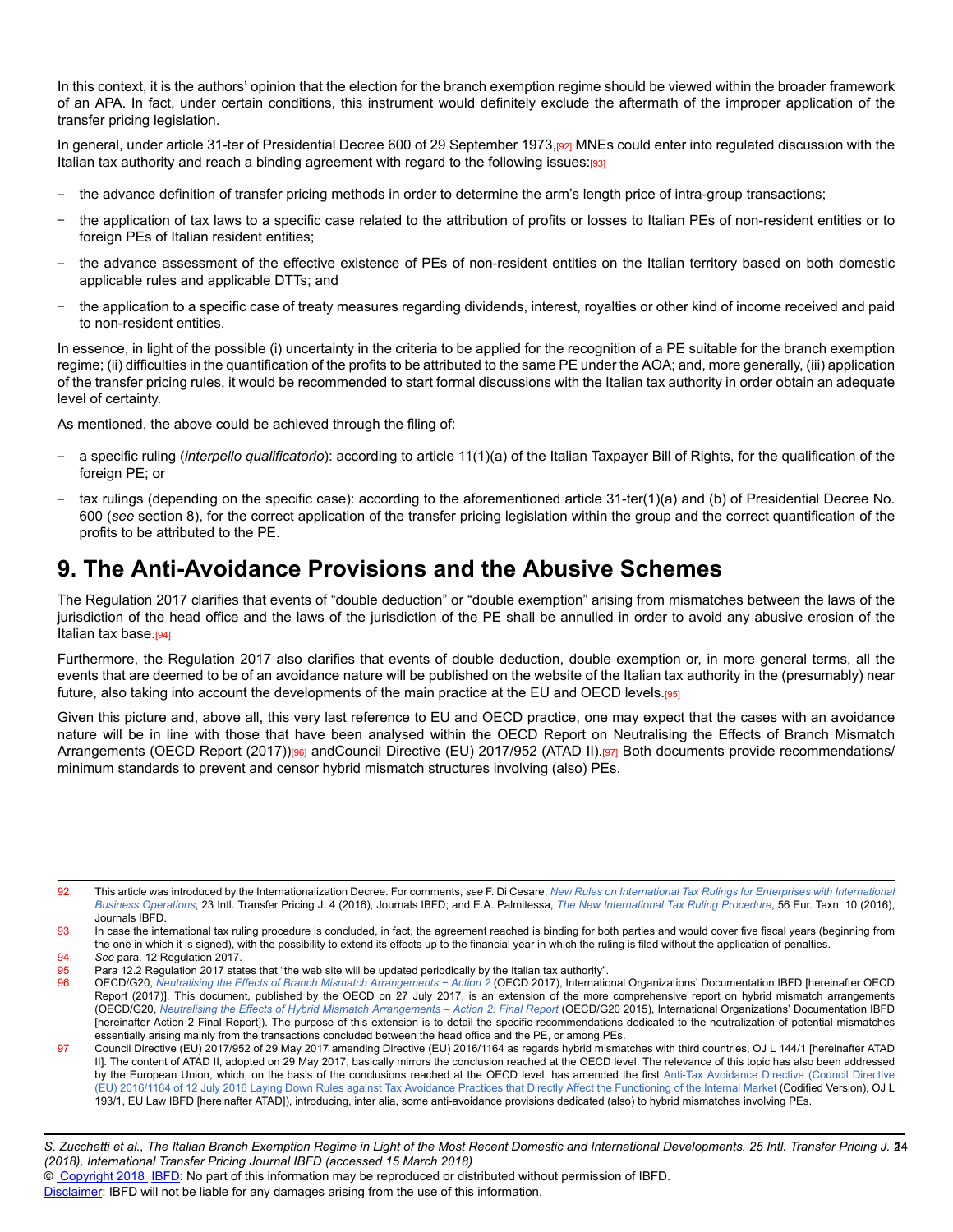## **9.1. Branch mismatch arrangements**

In brief and general terms, the OECD Report lists five types of branch mismatches, which have (also) been generally acknowledged as such at the EU level.[98] It is therefore expected that the Italian tax authority, when publishing the relevant instructions on its website, will take into account (part of) the following aspects:

- (1) Disregarded branch structure:[99] this issue is related to the conflict in the characterization of the PE between the two countries involved. This case may occur when the head office recognizes the existence of the branch in the foreign country while the latter jurisdiction does not. This mismatch is included in the so-called "deduction/non-inclusion" category.[100] This mismatch, however, should not be of particular concern for the Italian branch exemption regime since, as mentioned under [section 3.,](http://online.ibfd.org/kbase/#topic=doc&url=/linkresolver/static/itpj_2018_02_it_1_s_3&&WT.z_nav=crosslinks) the regime does not apply when the foreign country does not recognize the existence of a branch under its domestic legislation (and therefore, presumably, no local corporate taxes were levied).
- (2) Diverted branch payment: $1011$  different than mismatch (1), here, both jurisdictions recognize the existence of a PE, but they have a conflict in the attribution of income connected with the deductible payment. In particular, while the jurisdiction of the head office attributes the income to the PE, the country of the PE attributes it to the head office. Therefore, against a deductible payment (coming from a third party), there is no corresponding taxable income. This mismatch also falls under the "deduction/non-inclusion" category.
- (3) Deemed branch payments:[102] different than mismatches (1) and (2), but still under the "deduction/non-inclusion" category, this mismatch concerns internal dealings (not a deductible item coming from a third party). This mismatch arises when the country of the head office exempts the income of the branch (under a branch exemption regime) and the expense sustained by the PE (the related income of which should be taxed in the hands of the head office but is not due to a conflict in the allocation) is deductible under the PE jurisdiction against (another) local income that is not taxed in the head office jurisdiction (i.e. there is a situation of "non-dual inclusion income"). Mismatches (2) and (3) should not, however, in principle be applicable if full alignment with the AOA exists between the head office and the PE jurisdictions.
- (4) Double Deduction branch payments:[103] conversely to the previous cases, this is not included among the "deduction/non-inclusion" category, but within the so-called "double deduction" category. This situation may happen regardless of whether or not a branch exemption regime is in place. As a matter of fact, if a branch exemption regime exists, the mismatch arises when the deductible expense attributable to the foreign branch is allowed to also be deducted (i.e. exceptionally) in the head office country.[104] In such a case, a situation of mismatch will be registered due to a double deduction (in the head office and PE jurisdictions) against a double non-inclusion of income (i.e. an item of income that, by way of example, is taxed only in the PE jurisdiction). On the contrary, if the credit method applies, due to the fact that the condition of the double deductibility of the same expense is per se verified (it being included in both the worldwide income of the head office and in the separate income of the branch), in order to register a double deduction mismatch it should only be verified that the expense of the branch is deducted against income which is not taxed in both jurisdictions.[105]
- (5) Imported branch mismatches:[106] this may occur when a payment gives rise to an item of income that is not taxed due to being offset against a deductible payment that does not have a corresponding taxable element (i.e. against the imported branch mismatch).[107]

### **9.2. Five recommendations**

Given the points made in [section 9.1.,](http://online.ibfd.org/kbase/#topic=doc&url=/linkresolver/static/itpj_2018_02_it_1_s_9_1&&WT.z_nav=crosslinks) in terms of possible "branch mismatches", the OECD provides for five recommendations – that have almost consistently been accepted at the EU level $[108]$  – that should be followed in order to minimize such risks:

98. For more details on ATAD II, *see* O. Popa, *[Recent Measures to Counter Hybrid Mismatch Arrangements at the EU level](http://online.ibfd.org/kbase/#topic=doc&url=/linkresolver/static/et_2017_09_e2_1&&WT.z_nav=crosslinks)*, 57 Eur. Taxn. 9 (2017), Journals IBFD.

- 99. OECD Report (2017), *supra* [n. 96](http://online.ibfd.org/kbase/#topic=doc&url=/linkresolver/static/itpj_2018_02_it_1_fn_96&&WT.z_nav=crosslinks), at 14: "[A] deductible payment received by a taxpayer is treated, under the laws of the residence jurisdiction, as being made to a foreign branch (and therefore eligible for an exemption from income), while the branch jurisdiction does not recognise the existence of the branch and therefore does not subject the payment to tax."
- 100. This category includes situations where a deductible element does not correspond to taxable income.
- 101. OECD Report (2017), *supra* [n. 96,](http://online.ibfd.org/kbase/#topic=doc&url=/linkresolver/static/itpj_2018_02_it_1_fn_96&&WT.z_nav=crosslinks) at 15: "[T]he mismatches arise from the fact that the branch treats the deductible interest payment as if it was paid directly to the head office in Country A, while the head office continues to treat the payment as made to the branch."
- 102. OECD Report (2017), *supra* [n. 96](http://online.ibfd.org/kbase/#topic=doc&url=/linkresolver/static/itpj_2018_02_it_1_fn_96&&WT.z_nav=crosslinks), at 16: "[C]ountry B attributes the ownership of those intangibles to the head office and treats the branch as making a corresponding arm's length payment to compensate A Co for the use of those intangibles. This deemed payment is deductible under Country B law but is not recognised under Country A law (because Country A attributes the ownership of the intangibles to the branch)."
- 103. OECD Report (2017), *supra* [n. 96](http://online.ibfd.org/kbase/#topic=doc&url=/linkresolver/static/itpj_2018_02_it_1_fn_96&&WT.z_nav=crosslinks), at 17: "[D]ouble deduction branch payments can arise where the residence jurisdiction provides the head office an exemption for branch income *while permitting it to deduct the expenditures attributable to the branch.* Mismatches can arise where the rules for allocating income and expenditure in the branch jurisdiction also allow the taxpayer to claim a deduction for the same expenditure under the laws of the branch jurisdiction." (emphasis added)
- 104. Italy does not grant any "extraordinary deduction" to the head office in relation to the expenses sustained by the (exempt) branch.
- 105. A typical example of this mismatch involves a fiscal unit regime in the PE jurisdiction (joined by the PE), where the PE is allowed to the deduct the expense (deductible in both countries) against income of a third entity (that joins the fiscal unit regime) that is not taxed in the head office jurisdiction (this is a case of "non-dual inclusion income"). 106. OECD Report (2017) *supra* [n. 96,](http://online.ibfd.org/kbase/#topic=doc&url=/linkresolver/static/itpj_2018_02_it_1_fn_96&&WT.z_nav=crosslinks) at 18: "[I]mported branch mismatches can arise where a person with a deduction under a branch mismatch arrangement offsets the deduction against a taxable payment received from a third party."
- 107. For a comment on the purpose and scope of the provision, *see* C. Allen, *[The Difficult Imported Mismatch Rules: BEPS Action 2 Recommendations](http://online.ibfd.org/kbase/#topic=doc&url=/linkresolver/static/dfi_2017_06_int_1&&WT.z_nav=crosslinks)*, 19 Derivs. & Fin. Instrums. 6 (2017), Journals IBFD.
- 108. It is relevant to mention that the ATAD II, further to the rules on the elimination of cases of double deduction, deduction without inclusion and imported mismatches, provides for a specific rule on disregarded PEs (i.e. PEs that are subject to the branch exemption regime in the head office jurisdiction and are not recognized in the foreign jurisdiction), which states that "to the extent that a hybrid mismatch involves disregarded permanent establishment income which is not subject to tax in the

*S. Zucchetti et al., The Italian Branch Exemption Regime in Light of the Most Recent Domestic and International Developments, 25 Intl. Transfer Pricing J. 2* 15 *(2018), International Transfer Pricing Journal IBFD (accessed 15 March 2018)*

© [Copyright 2018](http://www.ibfd.org/Copyright-IBFD) [IBFD:](http://www.ibfd.org) No part of this information may be reproduced or distributed without permission of IBFD.